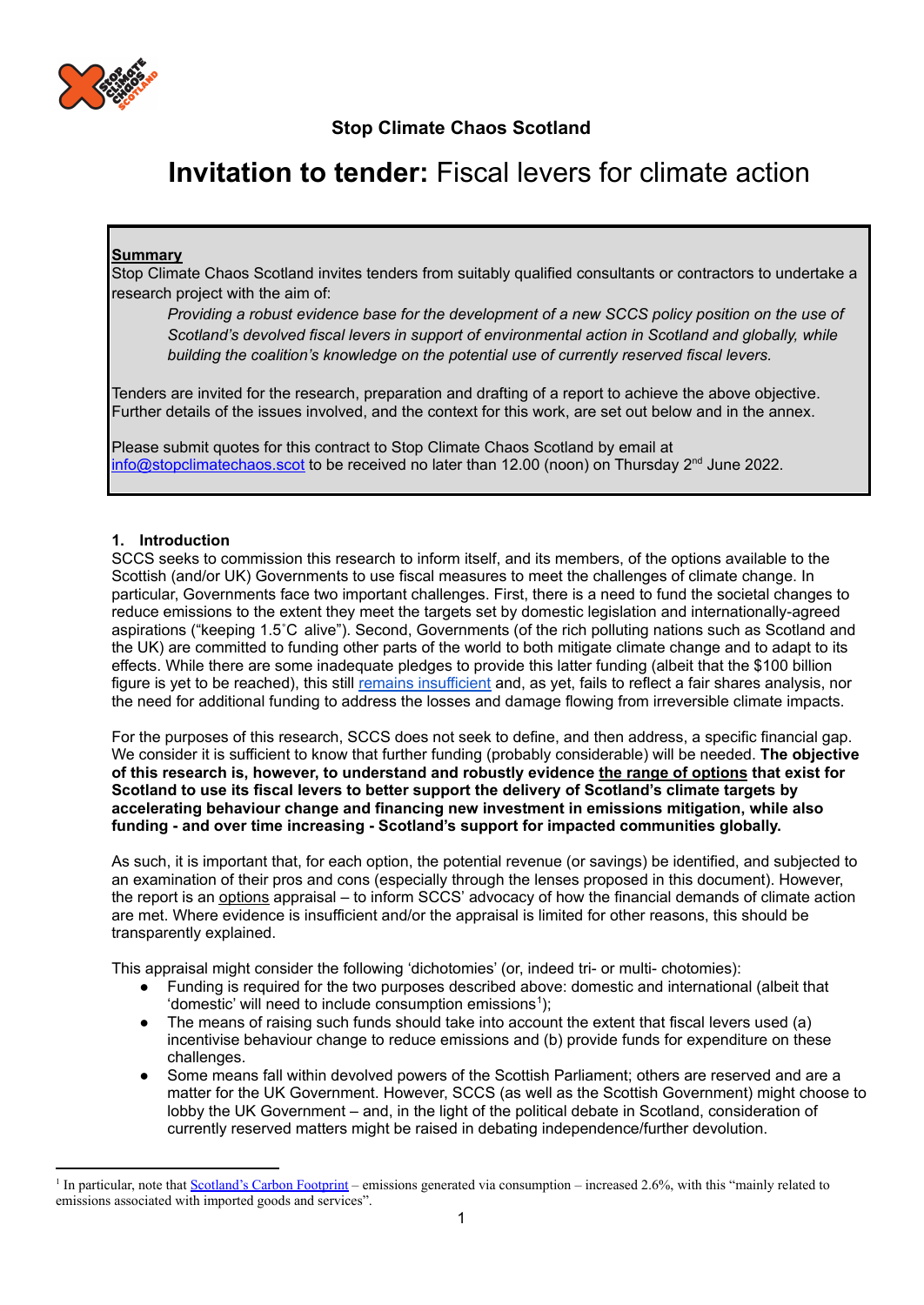

- The options to be considered should include new measures (to be introduced) but should also include the ending of existing measures (e.g., subsidies to fossil fuels or intensive agriculture) that would generate savings to be used elsewhere and/or the revision of existing measures (e.g., adding conditions, reliefs, higher rates/charges, etc) thus 'greening' the current system.
- Each option will have pros and cons, and the appraisal should present these particularly through the lenses of our principles of polluter pays, climate justice and social justice<sup>2</sup>. The pros and cons of each option should also consider the likely time necessary for implementation and effectiveness, given that there is an urgency to deliver climate action, especially in the years before 2030.
- Given the 'twin crises' of climate change and the loss of biodiversity, some measures might support both climate action and nature recovery, while others will address one or the other; all such options should be considered and appraised.
- "Innovative new sources of funding" might be considered to that raised by existing forms of public taxation (or levies, charges, etc), but also by philanthropic giving, sponsorship, corporate schemes, etc – while this study should focus on the former, any lessons that the latter offer to improve the former might form part of the appraisal.

SCCS may or may not determine which, if any or all, of the options to promote. This caveat should be clearly stated within the final report and will form part of any publication or promotion.

## **1. Research Questions**

In the light of the above, a draft set of research questions for potential consultants to consider might be: **Devolved Powers and International Learning**

- a) Is Scotland currently using devolved fiscal levers effectively to deliver climate justice at home and internationally and, if so, how and to what extent?
- b) What lessons can Scotland take from international examples and learning, including from both state and sub-state actors, on the use of fiscal levers in support of environmental outcomes?

## **Enabling Behavioural Change**

- c) Which devolved fiscal levers have the *greatest* potential to influence behaviour change of the highest emitting actors in Scotland to improve environmental outcomes and what are the pros and cons associated with their use?
- d) Are there any distributional effects of the measures, including across the income spectrum as well as by gender, race, age, ability and geographic location (within Scotland and internationally) relating to them?
- e) How much extra money could the options identified potentially raise, and how does this compare to the overall Scottish Budget as well as the money spent on existing climate action policies in Scotland.
- f) What reserved fiscal levers might provide additional levers, either deliverable via Westminster or by the Scottish Parliament in the event of Scottish independence, in support of environmental outcomes?

#### **Revenue Raising**

- g) Which devolved fiscal levers have the *greatest* potential to raise new finance for climate action in a way consistent with the 'polluter pays' principle and what are the pros and cons associated with their use?
- h) Are there any distributional effects of the measures, including across the income spectrum as well as by gender, race, age, ability and geographic location (within Scotland and internationally) relating to them?
- i) How much extra money could the options identified potentially raise, and how does this compare to the overall Scottish Budget as well as the money spent on existing climate action policies in Scotland, and our climate debt to the Global South?
- j) What mechanisms could be used to ensure a proportion of any extra resources raised are allocated towards supporting climate justice internationally, including via finance to address loss and damage?
- k) What reserved fiscal levers might provide additional levers, either deliverable via Westminster or by the Scottish Parliament in the event of Scottish independence, in support of environmental outcomes? **Overall**

- l) Which fiscal levers have the greatest *overall* potential to support Scotland's climate action taking into account their ability to elicit behaviour change to improve environmental outcomes and/or generate new revenue (in a climate justice way i.e., polluter pays, protection of those in poverty) for green investment?
- m) Are there measures which could be implemented in Scotland which would be a 'world-first'?

<sup>&</sup>lt;sup>2</sup> Social justice in this context means the distributional effects of the measures, including across the income spectrum as well as by gender, race, age, ability and geographic location. It should take account of evidence highlighting the positive correlation, on average, between an individual's income and their emissions.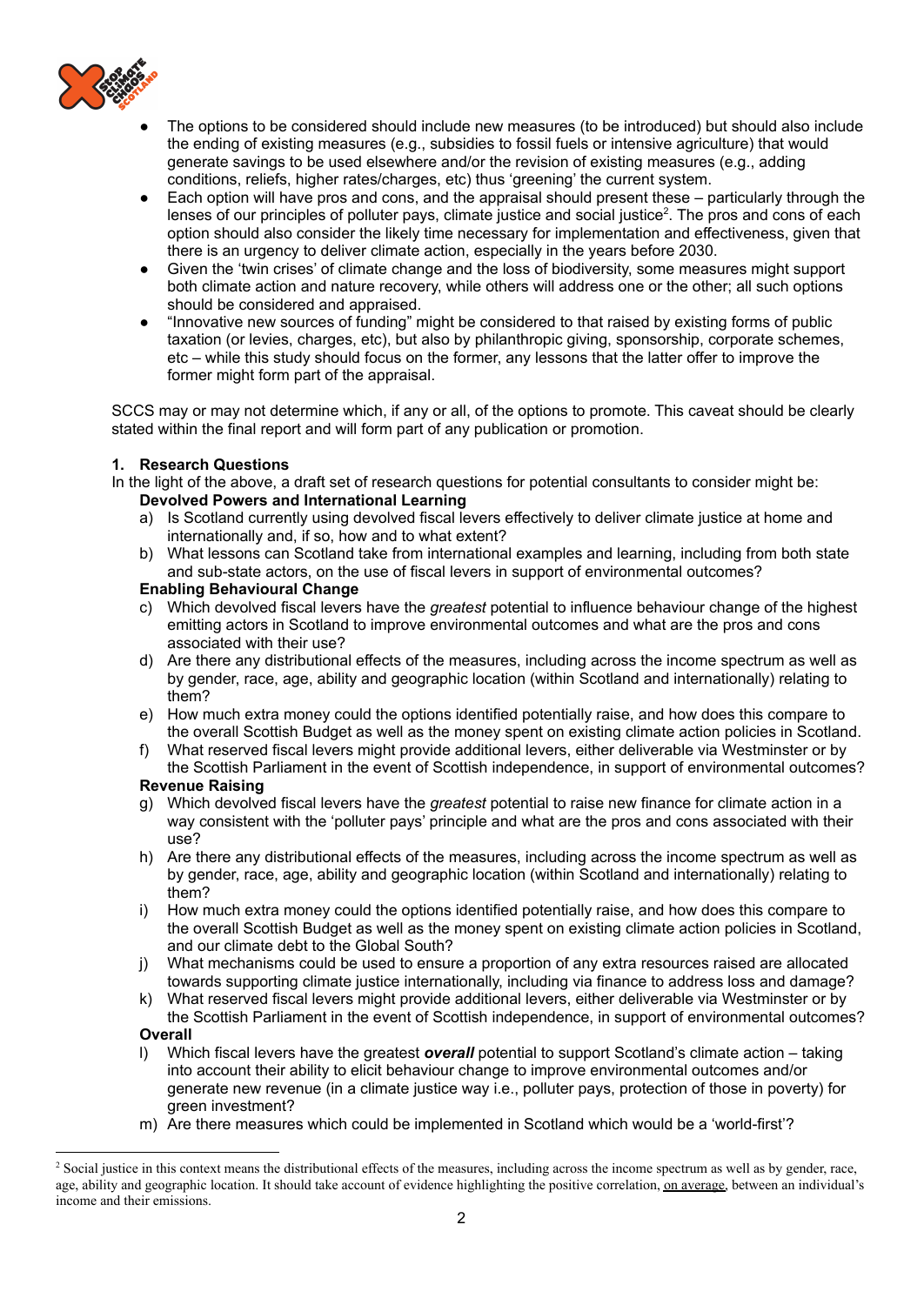

The above questions are focused on devolved matters. This reflects SCCS' initial interest in fiscal levers available to the Scottish Government under the devolved settlement. However, we are also interested in other levers, that might be employed by the UK Government or by the Government of an independent Scotland (or, one where more powers are devolved). A similar approach might be taken to reviewing options for the use of reserved fiscal measures.

In answering the questions outlined above, the above analysis should, where possible, include insights on:

- The speed with which the range of options identified could be implemented, recognising the urgency of reducing Scotland's emissions;
- Any collection issues, revenue stability concerns, and other risks linked to the measures identified;
- Considerations of options at both the national and local levels;<br>• Consideration of fiscally neutral measures providing financial in
- Consideration of fiscally neutral measures providing financial incentives (rebates, exemptions, etc) and disincentives (penalties etc) in tandem, e.g., a levy and a rebate imposed on the same activity. This should also consider the potential redirection of existing subsidies on environmental harms (e.g., fossil fuel & nuclear subsidies, intensive agriculture, new road building, etc).
- Consideration of any political or other barriers to the measure's implementation.
- Any geographic considerations of the measures identified, including, for example, the impacts of certain taxes on particular regions due to the concentration of certain types of businesses.

Further discussion of the issues raised, and the reasons for seeking this research, is provided in the background/briefing paper attached as an annex.

## **2. Audience for Research Outputs**

The primary audience is the Scottish Government; in particular relevant Ministers, from the First Minister down, as well as Special Advisors and officials.

A secondary audience is MSPs, especially relevant spokespeople, and policy officials, from all political parties, as well as the Net Zero, Energy and Transport Committee and Finance and Public Administration Committees.

Additional audiences include members of the revamped Just Transition Commission and the Poverty and Inequality Commission, as well as influential media outlets and political commentators.

## **3. Suggested Research Methods**

We invite those tendering for this research to outline their methodologies, but phases may include:

- Desk-based analysis of literature on the use of fiscal levers for climate action.
- Consideration of whether the options identified are devolved or reserved.
- Desk-based analysis of which fiscal levers have the greatest potential to (a) influence behaviour change of the highest emitting actors and (b) have greatest potential to raise new finance for climate action.
- Analysis of the pros and cons associated with the use of each option.
- Modelling of the potential revenue which each measure could raise at different levels/rates.
- Development of recommendations on which fiscal levers offer *greatest* potential to support climate action in Scotland – including via behaviour change and green investment – in a climate just way.

In addition, the project could involve interviews with a small number of experts and/or key stakeholders; and/or testing the recommendations with a small number of expert stakeholders.

## **4. Research Outputs**

The primary output for this project would be a research report (to be provided in Microsoft Word/Google document format; although would be published as a PDF). Tenders are invited to set out, in their tender, the project length of a final report and likely chapter headings.

Additional outputs, to be detailed in tenders might include:

- A summary report (say, 4-6 pages), covering key findings and recommendations; and
- An SCCS member webinar, presenting the findings and taking questions.

Additionally, it would be anticipated that the researcher will be available for a subsequent public-facing event to present and discuss the findings, perhaps timed to coincide with the release of an SCCS Advocacy Paper. Importantly, the researcher would also agree to review the advocacy and media content used to promote the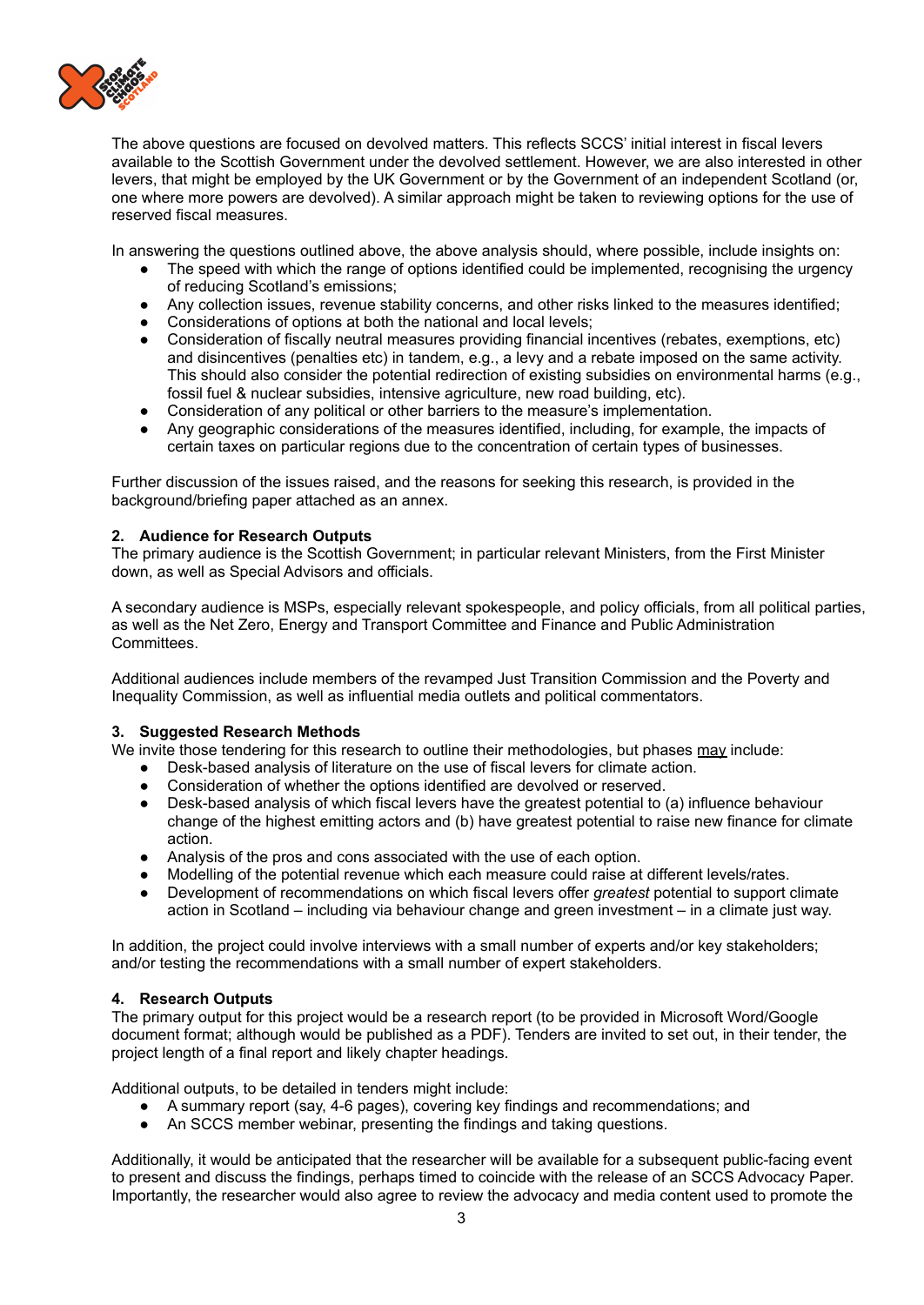

research to ensure the contents reflect the findings accurately, whilst reflecting that SCCS will determine the advocacy priorities it chooses to select.

Importantly, all outputs referenced above should be written in a way that is understandable for audiences who are not necessarily familiar with technical economic language.

SCCS will be the owner of, and copyright-holder for, these outputs, but the consultant will be fully credited in any publication or promotion.

## **5. Timetable**

An anticipated timetable for this project is set out below. However, tenderers are invited to either demonstrate how this might be adhered to, or to offer alternatives.

It should be noted, however, that SCCS is keen to ensure that some outputs from this project are available and usable during September – given the importance of that month in the run-up to COP27, especially likely national and international discussions on financing to address Loss & Damage, but also the run-up to the Scottish budget.

|                | <b>Outputs</b>                                      | Date due        |
|----------------|-----------------------------------------------------|-----------------|
|                | Invitation to tender finalised                      | Early May       |
| 2              | Tender issued with deadline of 31 <sup>st</sup> May | Mid-May         |
| $\mathbf{3}$   | Selection                                           | Early June      |
| $\mathbf{3}$   | Initiation meeting and research phase begins        | Late June       |
| $\overline{4}$ | First Draft Submitted to SCCS Steering Group        | Mid-August      |
| 5              | Feedback from SCCS Steering Group                   | Mid-late August |
| -6             | <b>Final Draft Submitted</b>                        | Early September |
| $\overline{7}$ | <b>SCCS Member Webinar</b>                          | Early September |
| 8              | Public Event/Launch?                                | Mid-September   |

## **6. Budget**

SCCS anticipate receiving tenders of c.£10,000 - £15,000.

However, tenders lower or higher than this range will also be considered and will be assessed on the basis of the value for money offered, taking into account the projected detail of the final product and resources available.

## **7. Key Reference Material**

In addition to the background/briefing paper (annex), the following reports, most of which are also linked to in the annexed paper, will provide additional important reference material:

- [Environmental](https://digitalpublications.parliament.scot/ResearchBriefings/Report/2022/2/28/1e688d4c-6ba1-4745-9204-55428c5e7f0b?utm_source=twitter&utm_medium=spice_research&utm_term=&utm_content=a017c03e-7063-4e47-8d99-84a56192da85&utm_campaign=ongoing#Introduction) Fiscal Measures for Scotland, Scottish Parliament Information Centre (28 Feb 2022)
- [Framework](https://www.gov.scot/publications/framework-tax-2021/#:~:text=Scotland) for Tax 2021, the Scottish Government (16 Dec 2021)
- Scottish tax policy in the 2016 2021 session of [parliament,](https://fraserofallander.org/wp-content/uploads/2021/03/Scottish-tax-policy-2016_2021-2.pdf) Fraser of Allander
- Thinking bigger on tax in [Scotland:](https://www.ippr.org/research/publications/thinking-bigger-on-tax-in-scotland) Using Scotland's local tax powers to their full potential, IPPR (2019)
- Green and fair [taxation](https://ieep.eu/publications/green-and-fair-taxation-in-the-eu) in the EU, institute for European Environmental Policy (2020)
- The impact of [introducing](https://www.climatexchange.org.uk/research/projects/the-impact-of-introducing-a-carbon-tax-for-scotland/) a carbon tax for Scotland, ClimateXChange (2012)
- The distributional effects of a carbon tax: LSE (2020)
- Trust calls for a natural carbon land tax, John Muir Trust (2021)
- Carbon [Taxation](https://www.government.se/48e407/contentassets/419eb2cafa93423c891c09cb9914801b/210111-carbon-tax-sweden---general-info.pdf) in Sweden, Ministry of Finance (2021)
- Taxing Carbon [Emissions,](https://www.mwnation.com/taxing-carbon-emissions/) Malawi (2020)

## **8. Quotes and contract management**

Quotes should include the research, preparation and drafting of the report. Please let us know if you intend to submit a quote.

Please submit quotes for this contract to Stop Climate Chaos Scotland by email at [info@stopclimatechaos.scot](mailto:info@stopclimatechaos.scot) to be received no later than 12.00 (noon) on Thursday 2<sup>nd</sup> June 2022.

If you would like to discuss this project, please contact Becky Kenton-Lake, SCCS Coalition Manager at [info@stopclimatechaos.scot.](mailto:info@stopclimatechaos.scot)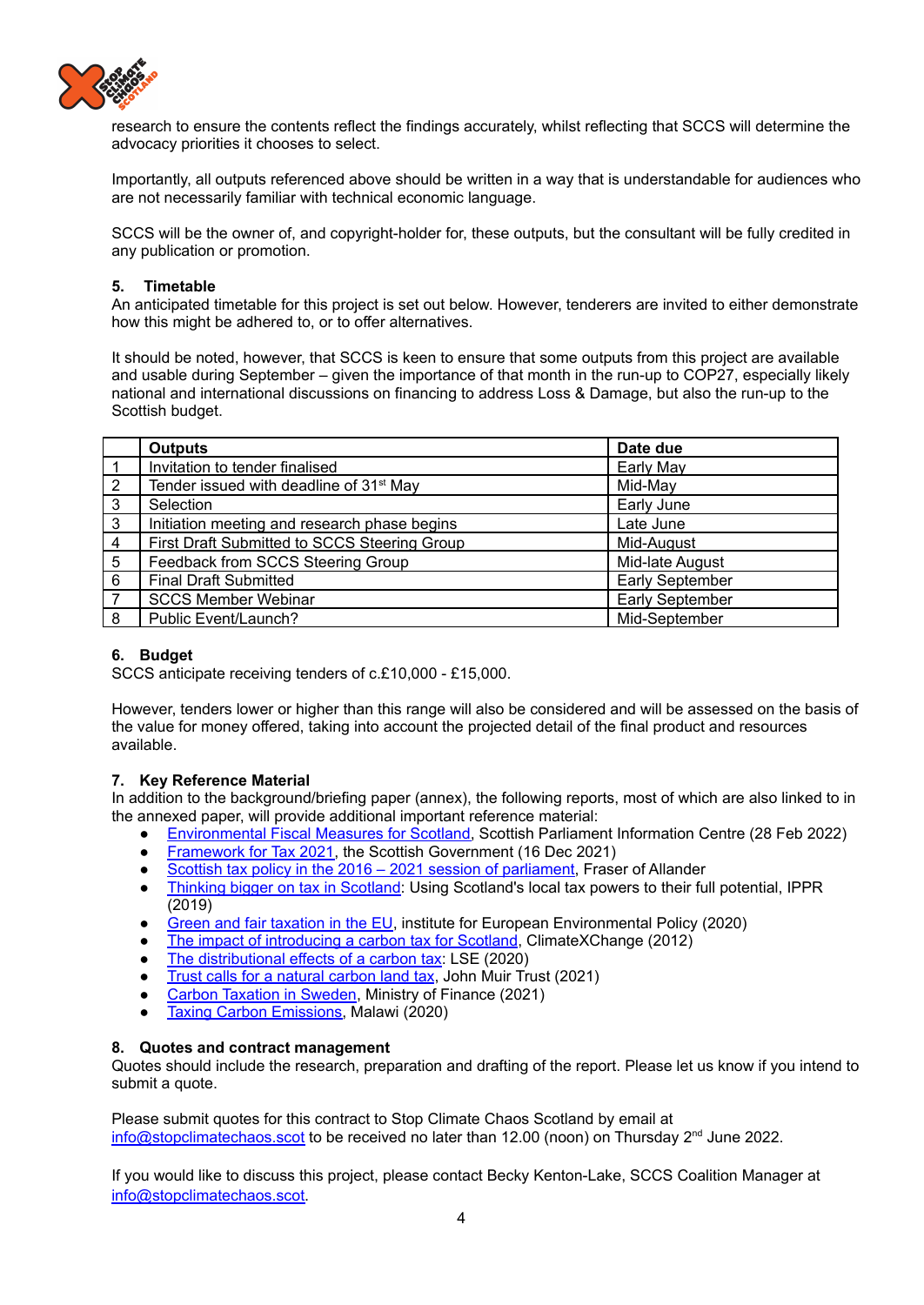

SCCS will endeavour to select the successful tender by mid-June with a view to work beginning as soon as possible, ideally with a project initiation meeting in week-beginning 27<sup>th</sup> June. Management of the contract will be undertaken by Lloyd Austin, Policy Advisor to SCCS, supported by a steering group of SCCS members.

Lloyd Austin May 2022

Stop Climate Chaos Scotland is a charity, registered in Scotland, no SC039643 Registered address: Thorn House 5 Rose Street Edinburgh EH2 2PR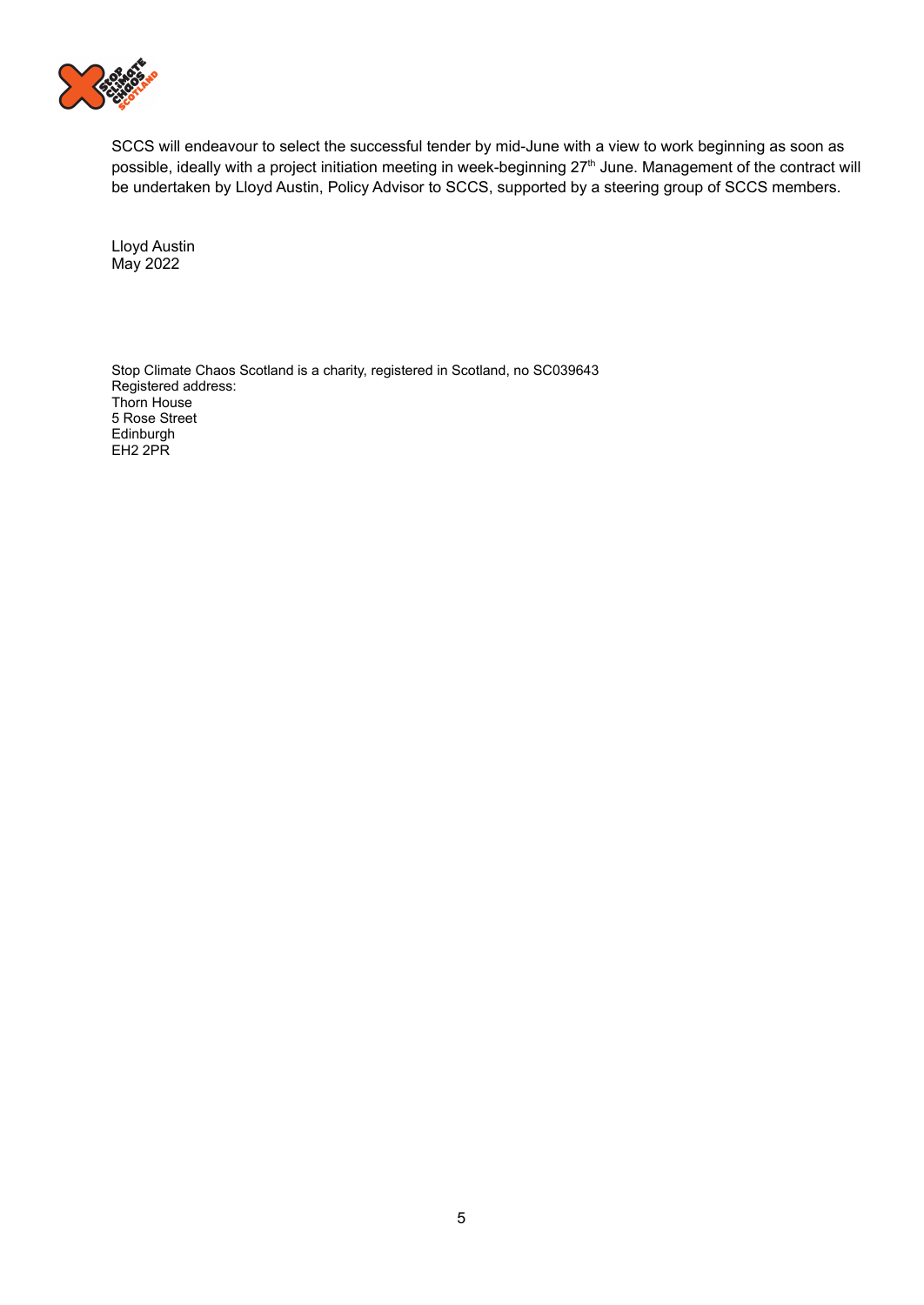

## **Using Scotland's Fiscal Powers to Deliver Climate Justice**

## **A background/briefing paper to inform the research being commissioned by SCCS tender.**

## **Drafted by Jamie Livingstone (Oxfam Scotland); edited by Lloyd Austin (SCCS), based on comments received from SCCS members.**

## **Note: This paper does not necessarily reflect the policy position of SCCS or any of the Coalition's members.**

## **1. Introduction**

We face linked climate and nature crises and tackling them requires urgent and sustained new investment, globally and in Scotland. After missing three annual emissions reduction targets in a row in Scotland, and with the [UK](https://www.theccc.org.uk/publication/progress-reducing-emissions-in-scotland-2021-report-to-parliament/) [Committee](https://www.theccc.org.uk/publication/progress-reducing-emissions-in-scotland-2021-report-to-parliament/) on Climate Change (UKCCC) warning that future targets will be difficult to achieve, there is a need to use all available levers to accelerate emissions reduction, while restoring nature. At the same time, the nations and people who did least to contribute to climate change face spiralling climate impacts. There is a need to substantially increase financial transfers from rich countries to support them to adapt their lives and livelihoods and to address irreversible climate-induced losses and damages. These twin investment priorities – more investment in mitigation/nature alongside enhanced international support for impacted communities – must be delivered without diverting resources from other priorities, whether domestic poverty reduction or Scotland's contribution to international development and humanitarian response.

Over many years, and [today,](https://www.stopclimatechaos.scot/wp-content/uploads/2020/10/SCCS-Manifesto-FINAL-.pdf) SCCS has promoted action to help tackle the climate crisis, with wider [recommendations](https://www.rspb.org.uk/about-the-rspb/about-us/media-centre/press-releases/nature-recovery-plan-scotland/) made by those more focused on the nature crisis. SCCS now wishes to increase our knowledge of how fiscal levers<sup>3</sup> could be used to help accelerate, and fund, Scotland's ambitions. This research therefore seeks to explore:

- The further use of fiscal powers to embed the 'polluter pays [principle](https://www.iisd.org/articles/polluter-pays-principle)' and drive behaviour change amongst high-emitters to reduce Scotland's territorial and consumption-based emissions; and
- The use of fiscal powers to raise significant new revenue to accelerate action in Scotland to reduce emissions and advance adaptation (including linked measures that restore nature) – while funding global climate justice commitments.

Rather than seeking to address a specific finance gap, SCCS wants to understand and robustly evidence how Scotland can use its fiscal levers to better support the delivery of Scotland's climate targets by accelerating behaviour change and financing new investment in emissions mitigation. At the same time, it seeks to ensure additional sources of finance are identified in support of Scotland's Climate Justice Fund, including its commitment to Loss and Damage finance; in the first instance, this is focused on the Scottish Government's £36million [commitment](https://www.gov.scot/policies/international-development/climate-justice-fund/) this Parliament, but we recognise the need for all rich nations to increase financial support in line with fair shares [analysis](https://www.foei.org/what-we-do/climate-justice-and-energy/climate-fair-shares/) and the growing needs evidenced by the [IPCC](https://www.oxfam.org/en/press-releases/oxfam-reaction-ipccs-working-group-ii-report-climate-change-impacts-adaptation-and).

SCCS recognises that some of Scotland's fiscal levers are already being used in support of environmental objectives, such as requirements within public procurement and some "environmental taxes". There is also a Scottish Government [commitment](https://www.gov.scot/publications/framework-tax-2021/#:~:text=Scotland) to consider how tax powers could help change behaviour and a range of ideas have been discussed by a range of actors. In addition, Scottish Government expenditure from generic revenue raising is already committed to climate action, and climate change is a stated priority of the current [Resource](https://www.gov.scot/publications/investing-scotlands-future-resource-spending-review-framework/) Spending Review and the Scottish National [Investment](https://www.gov.scot/policies/economic-growth/scottish-national-investment-bank/) Bank. However, these rely on existing revenue, and compete with other priorities.

There is a need, therefore, for SCCS to better understand the full range of fiscal levers available, to consider these, and then prioritise which offer the *greatest* potential for effective climate action by the Scottish Government.

Of course, not all fiscal levers are devolved – including levers like Corporation Tax – but the Scottish Government has control over important levers, including non-domestic rates and elements of Income Tax, plus significant spending

<sup>&</sup>lt;sup>3</sup> Fiscal levers are, as later discussion makes clear, both devolved and reserved. SCCS' initial interest is in fiscal levers available to the Scottish Government under devolved powers. However, we are also interested in other levers, that might be employed by the UK Government or by the Government of an independent Scotland (or, one where more powers are devolved). In this paper, unless stated to the contrary, "fiscal levers" refers to both devolved and reserved powers – with an initial focus on devolved matters while also seeking an understanding of reserved matters.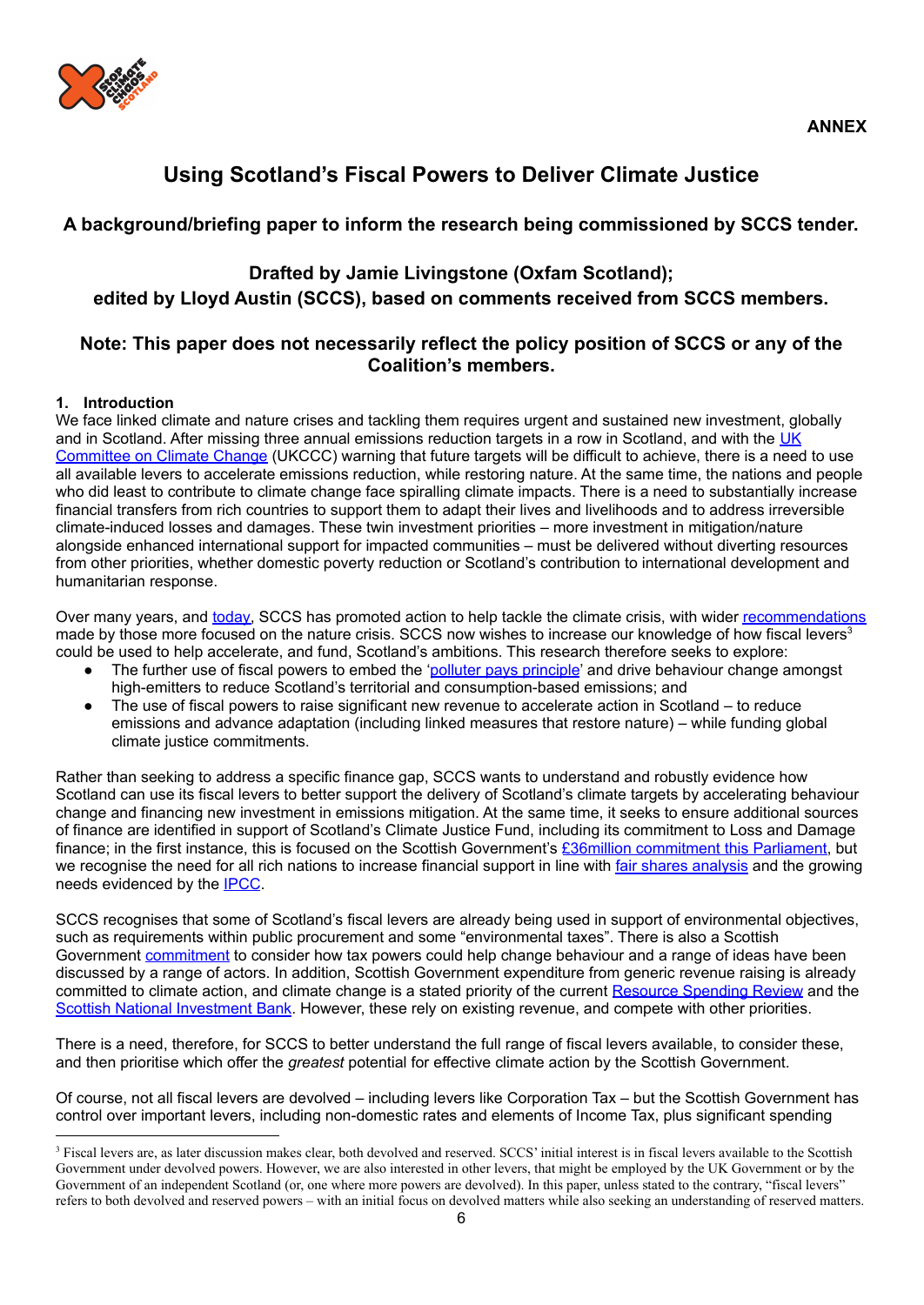

power. SCCS want to better understand, and prioritise, the fiscal options available to the Scottish Parliament, as well local government. We understand there may be trade-offs between eliciting behaviour change and raising new revenue, and we are therefore interested in assessing both objectives.

The Scottish Government has sought to position itself as a global climate leader. However, with this position in [jeopardy](https://oxfamapps.org/scotland/2021/12/30/scotland-must-up-its-game-on-climate-justice/) due to missed emissions reduction targets, to remain a credible international champion, Scotland must identify and implement new measures, including maximising the use of its devolved fiscal levers.

## **2. Research Purpose**

The primary purpose of this research is:

To provide a robust evidence base for the development of a new SCCS policy position on the use of *Scotland's devolved fiscal levers in support of environmental action in Scotland and globally, while building the coalition's knowledge on the potential use of currently reserved fiscal levers***.**

We envisage this paper will provide a detailed exploration of the options available, including: the pros and cons of each option; any implications for their use which should be considered; and a clear overall assessment of which of the fiscal levers - particularly taxation and spending - offer the greatest overall potential. The research output will then inform SCCS discussion, future policy positions and advocacy, seeking to:

- Influence the ambitions of the Scottish Government Climate Change Plan (CCP), which is expected to be laid before Parliament around November 2023, but will be developed in the interim period;
- Influence the Scottish Government's Programmes for Government and Budgets;
- Influence how the Scottish Government finances the Climate Justice Fund, including the Loss and Damage stream, now and in the future, including setting a robust example ahead of COP27 in November 2022 in Egypt.
- Influence all Scottish political parties' commitments to progressive environmental taxation throughout this Scottish Parliament and in the run up to, and after, the Scottish election in 2026.
- Influence the ambitions/commitments of the UK Government in relation to reserved powers and/or the ambitions of Scottish political parties' (and/or campaign groups) within any second referendum on Scottish independence.
- Shape SCCS' public and media-facing outputs in support of the above.

The findings will be used to influence the frame for environmental action in Scotland. While the focus has, rightly, been on action to reduce emissions quickly within the highest emitting sectors, there is also a focus on ensuring a 'just transition'. To date, this has largely focused on ensuring fairness for workers within impacted sectors, such as oil and gas. However, further work is needed to apply a wider climate justice lens. While there are some examples, such as action to tackle fuel poverty, this remains weak. Amid a cost of living crisis, including the risk of surging fuel poverty due to rising energy costs, this urgently needs to be addressed; after all, if climate action disproportionately impacts the poorest and those who have often done relatively least to cause emissions, progress is likely to attract less support, and be slower.

Fairness must therefore go together with climate action and, as a result, SCCS wants to understand any potential distributional effects of the measures, including across the income spectrum as well as by gender, race, age, ability and geographic location (within Scotland and internationally).

Equally, a just transition requires new fiscal measures to be applied and administered in a way that supports increased local ownership and agency within the process of decarbonisation. We are therefore interested in understanding any positive or negative impacts of new measures on local democratic structures and opportunities for local ownership and agency.

## **3. Existing SCCS Policy**

To date, SCCS has operated without a fully developed policy position on the use of fiscal powers, including tax and spending powers; filling this gap is increasingly important. Doing so will allow SCCS to not only point to the [measures](https://www.stopclimatechaos.scot/wp-content/uploads/2020/10/SCCS-Manifesto-FINAL-.pdf) needed to reduce [emissions](https://www.stopclimatechaos.scot/wp-content/uploads/2020/10/SCCS-Manifesto-FINAL-.pdf) more quickly while calling for increased international finance flows to impacted communities, but also to the potential for fiscal levers that might be used to contribute towards these goals.

This importance of tax and spend was recognised in SCCS' pre-COP26 advocacy strategy:

*"SCCS and others consider that more public expenditure on climate change mitigation and adaptation should be funded from higher taxation focused on those emitting most (either directly-related to emissions or* indirectly by wealth – as a proxy for emissions). This approach would be consistent with the principles of climate justice and the 'polluter pays' principle - as well as with the more general 'greening' of taxation and *public spending sought by eNGOs."*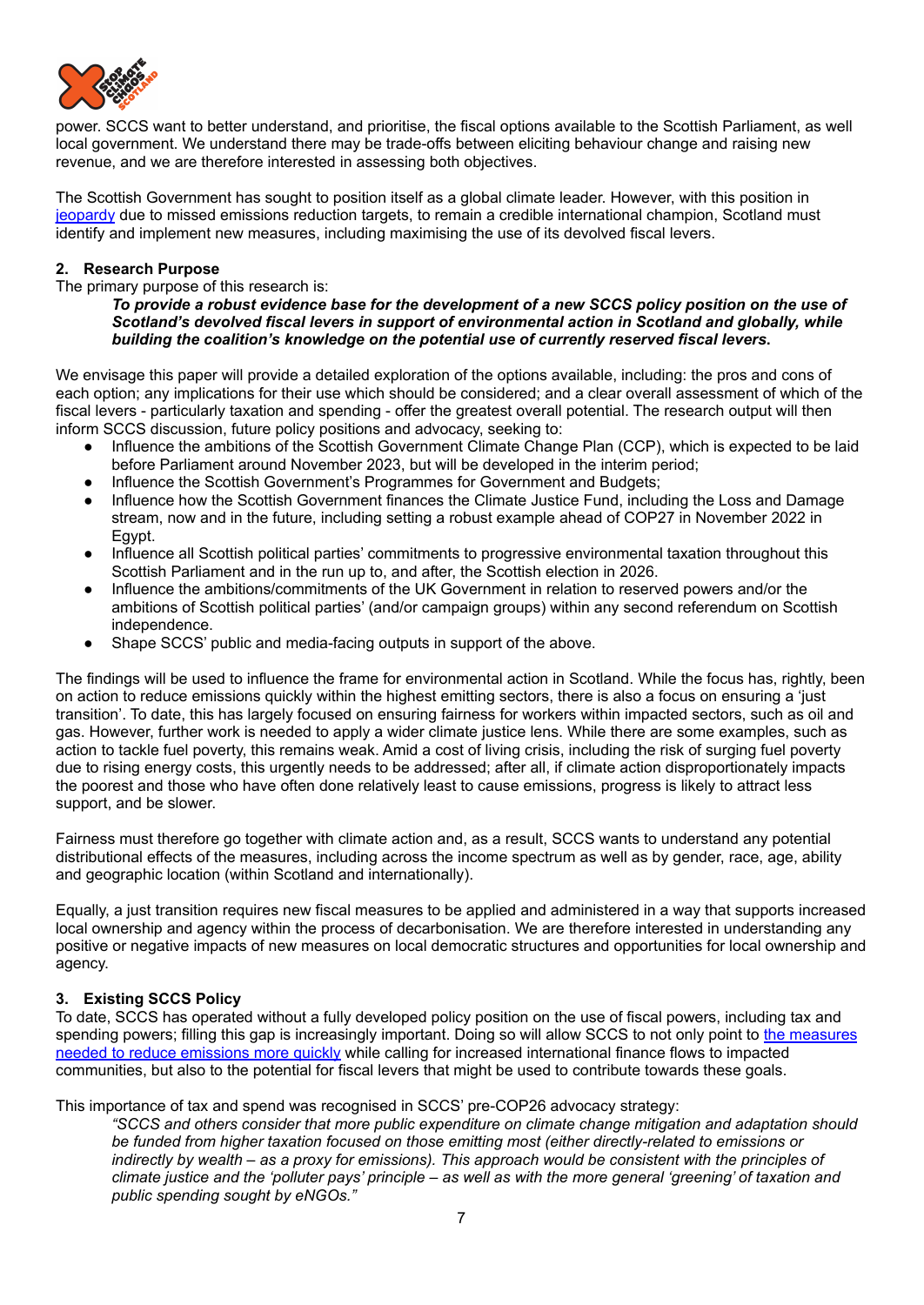

The Coalition's recent [response](https://www.stopclimatechaos.scot/wp-content/uploads/2022/01/SCCS-Response-to-TS-re-proposed-aviation-strategy.pdf) to the Scottish Government's consultation on the Aviation Strategy highlighted the UK CCC's advice that tax could help to manage demand. In 2021, SCCS also called for the "introduction of a Frequent Flyer Levy" in relation to the Scottish Government's Climate Change Plan Update. This interest in fiscal levers is further reinforced within SCCS' Advocacy Plan for 2022-23.

## **4. Insufficient Climate Action Globally… and in Scotland**

Global warming of more than 1.1˚C has already taken place since the pre-industrial period. The impacts are already being felt and further emissions will make these increasingly worse. The Paris Agreement aims for countries to work to limit warming to well below 2˚C and to aim for 1.5˚C above pre-industrial levels. The UN's IPCC [states](https://www.ipcc.ch/2022/04/04/ipcc-ar6-wgiii-pressrelease/) that restricting global warming to the 1.5˚C level requires global greenhouse gas emissions to be reduced by 43% by 2030. With less than 8 years left, and ambition nowhere near where it needs to be, the imperative to act has never been more urgent.

The Climate Change [\(Emissions](https://www.legislation.gov.uk/asp/2019/15/contents/enacted) Reduction Targets) (Scotland) Act 2019 amended Scotland's climate targets<sup>4</sup> to set some of the strongest emissions targets in the global north: net zero by 2045, with a 75% cut by 2030. [There](https://www.gov.scot/binaries/content/documents/govscot/publications/statistics/2021/06/scottish-greenhouse-gas-statistics-1990-2019/documents/scottish-greenhouse-gas-emissions-2019/scottish-greenhouse-gas-emissions-2019/govscot%3Adocument/scottish-greenhouse-gas-emissions-2019.pdf) was a 51.5% cut in [greenhouse](https://www.gov.scot/binaries/content/documents/govscot/publications/statistics/2021/06/scottish-greenhouse-gas-statistics-1990-2019/documents/scottish-greenhouse-gas-emissions-2019/scottish-greenhouse-gas-emissions-2019/govscot%3Adocument/scottish-greenhouse-gas-emissions-2019.pdf) gases in 2019 from the baseline, but the legal target was 55%. It is the third year in a row that Scotland has missed its legal target. Progress to date has been driven by a shift away from coal but emission cuts will become progressively harder with greater change needed in sectors like transport and agriculture. While the 2020 target may be met due to the pandemic, the [UKCCC](https://www.theccc.org.uk/publication/progress-reducing-emissions-in-scotland-2021-report-to-parliament/) warns future annual targets may be missed and says the risks to [Scotland's](https://www.gov.scot/news/scotlands-carbon-footprint-1998-2018/) 2030 target are growing, even with the strongest climate policies. In addition, new data on Scotland's total Carbon [Footprint](https://www.gov.scot/news/scotlands-carbon-footprint-1998-2018/), based on consumption-based emissions, also shows that, in the most recent year for which data are available, this grew by 2.6%. This rise was primarily driven by a rise in emissions generated by imported goods and services, reinforcing the need to also address consumption-based emissions.

## **5. Finance as a Barrier to Faster Climate Action**

The speed of climate action must therefore accelerate. There are some welcome signs that the Scottish Government recognise this – in for instance, the shared policy [programme](https://www.gov.scot/publications/scottish-government-scottish-green-party-shared-policy-programme/) agreed by the SNP and Scottish Green Party, and the most recent Programme for [Government](https://www.gov.scot/publications/fairer-greener-scotland-programme-government-2021-22/). For example, there is a promise to spend £1.6 [billion](https://www.gov.scot/news/budget-to-support-net-zero-transformation/) on improving heat and energy efficiency in our homes and buildings over five years. There is also a pledge to "[revolutionise](https://www.gov.scot/publications/fairer-greener-scotland-programme-government-2021-22/pages/6/) transport", including a recent extension of free public transport to those aged under 22.

However, financing the rapid transition of Scotland's society and economy will require significant new actions that will require new finance. For example, the cost of retro-fitting buildings to de-carbonise heating is estimated at £33bn, with [questions](https://www.dailyrecord.co.uk/news/politics/nicola-sturgeon-challenged-over-cost-26367621) over how much will be provided by public funds versus private investment. Equally, transformative measures, such as free public transport for all, as [recommended](https://www.climateassembly.scot/government-response/goal-5-public-transport) by Scotland's Climate Assembly, would require the identification of significant new resources.

As well as the need for more investment domestically, at COP26, the Scottish Government [increased](https://www.gov.scot/news/scotland-to-boost-climate-funding/) financial support to communities impacted by the climate crisis [internationally](https://www.gov.scot/news/scotland-to-boost-climate-funding/) through an enlarged Climate Justice Fund, including dedicated funding to address Loss and Damage. In doing so, it hopes to encourage other rich countries to increase their contributions and, since COP26, the Government has signalled continued commitment to leadership on Loss and Damage. However, in calling for additional funding for the Climate Justice Fund, SCCS asked for it to be raised "through innovative and additional sources of finance, such as a [high-emitter](https://www.stopclimatechaos.scot/wp-content/uploads/2020/10/Delivering-climate-justice-at-COP26.pdf) tax" to ensure resources were not diverted from other important priorities. At the time, SCCS did not define what these sources should be, and the Government has not identified any, with funding instead coming from the wider Scottish budget. Given the need to identify new sources of finances globally, with these additional to Overseas Development Assistance, the identification of new sources of finance in Scotland, however small, would significantly bolster the best practice example Scotland is seeking to provide. In addition to simply increasing these funds, SCCS also argues that funds for climate justice, both globally and from Scotland, should be based on a 'fair shares analysis': this is set out in a Financing Climate Justice [report](https://www.stopclimatechaos.scot/wp-content/uploads/2020/10/FinancingClimateJustice_Final.pdf) and [briefing](https://www.stopclimatechaos.scot/wp-content/uploads/2020/10/Financing-Climate-Justice-Summary_FINAL-Oct-1.pdf), published for COP26.

It is clear, therefore, that there is a clear need to devote more finance to climate action – both within Scotland and to provide our fair share of support communities elsewhere. This paper does not, however, seek to identify a specific sum that must be raised and invested. However, at UK level the [UKCCC](https://www.climateassembly.scot/node/229) estimates an extra £50bn needs to be invested per year after 2030 to achieve net zero by 2050 – mainly via private finance, but also public funds. They estimate this will be under 1% of GDP each year. The UKCCC says Scotland will require £5-6bn of extra investment each year after 2030 to achieve net zero. As a comparison, Scotland's on-shore GDP is circa [£160bn](https://www.gov.scot/binaries/content/documents/govscot/publications/strategy-plan/2022/03/scotlands-national-strategy-economic-transformation/documents/evidence-paper/evidence-paper/govscot%3Adocument/evidence-paper.pdf) (excluding oil). By way of further comparison, the **Scottish Budget [2022-23](https://www.gov.scot/publications/scottish-budget-2022-23/pages/21/)** commits "almost £2 billion of low carbon capital investment in Scotland's public infrastructure – supporting the decarbonisation of our homes and buildings, transport

<sup>4</sup> Originally set by the Climate Change (Scotland) Act 2009.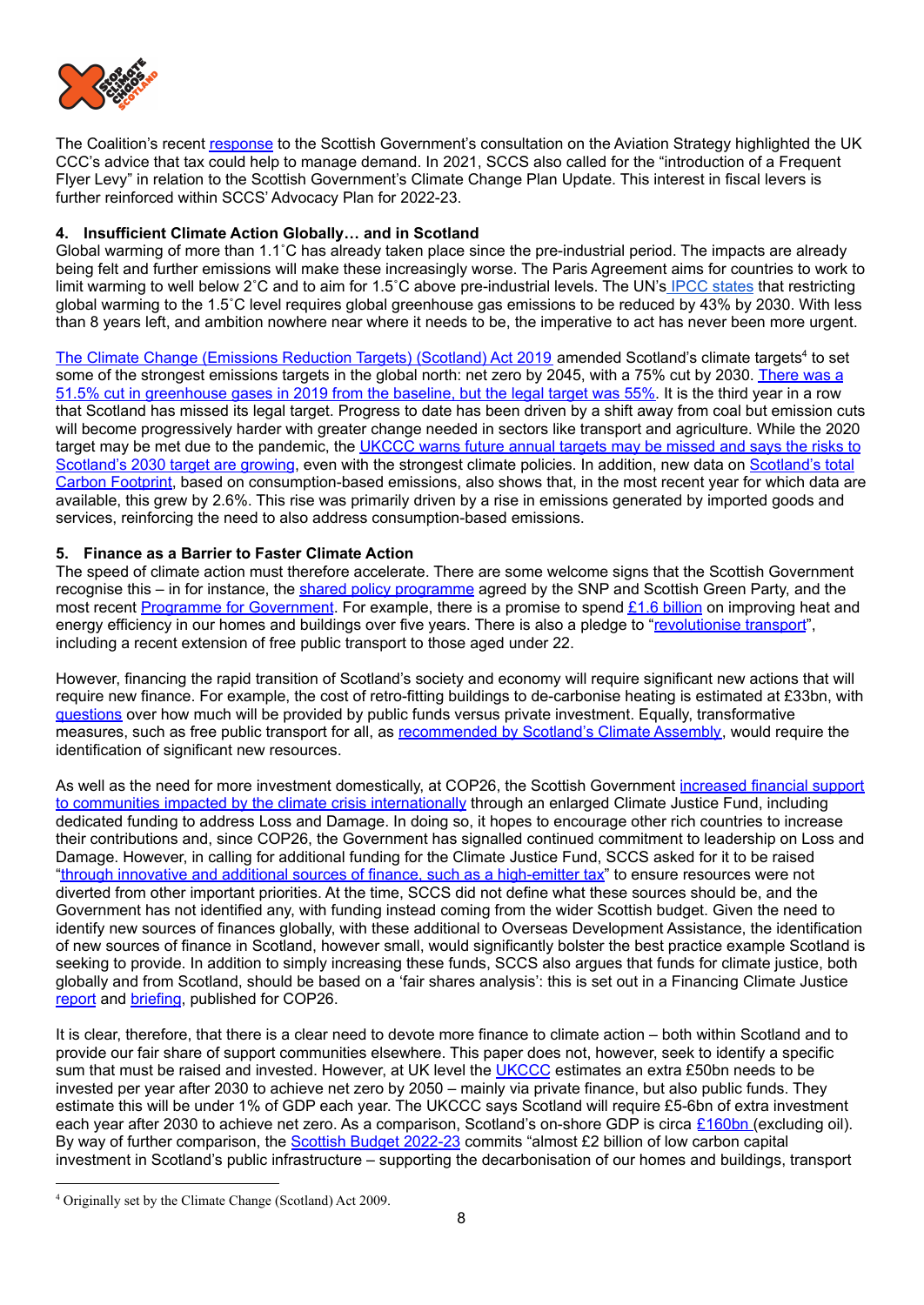

and industry". It also committed: the first £20m to the 10 year, £500m Just Transition Fund; £336 million for energy efficiency, and low carbon and renewable heat; £53m across energy transition and industrial decarbonisation projects; £23.5m for the Green Jobs Fund; £150m for walking, wheeling and cycling; £53m to protect and restore nature; £69.5m in woodland creation and sustainable management. These sums can potentially serve as useful comparators for potential revenues generated by the further use of Scotland's tax powers.

This paper does not seek to directly hypothecate how any additional revenues generated using Scotland's fiscal levers should be spent, although that may be an issue for further SCCS discussion and policy development. However, The Royal Scottish Geographical Society has suggested the creation of a [Sustainable](https://www.rsgs.org/blogs/rsgs-blog/a-sustainable-wealth-fund-to-fuel-transition) Wealth Fund in Scotland, mirroring the [\\$1trillion](https://www.bloomberg.com/news/articles/2022-01-27/norway-wealth-fund-returns-14-5-in-2021-as-stocks-surged) fund in Norway generated through oil revenues. The Society suggests revenues from renewables could flow into this Scottish Fund, and then be used to support climate action now, and for future generations. It suggests that fossil fuel heavy industries – oil, aviation, cement, etc – could be challenged to "kick-start" the fund with contributions in the short term. Should SCCS support such an approach, it will wish to consider if and how contributions might be required through fiscal measures.

## **6. Environmental Taxes: A Snapshot**

When people consume goods and services, and emit  $CO<sub>2</sub>$  as a result, they reap the benefits while the cost of the resulting emissions are unequally shared by everyone via climate change impacts. To address this 'externality', there are generally two types of responses designed to increase the cost of activities that emit CO<sub>2</sub>, the "carbon price", to make the polluter pay and encourage reduced emissions. See the background report, [Carbon](https://www.oxfamamerica.org/explore/research-publications/carbon-pricing-a-primer-for-oxfam/) pricing: A primer for [Oxfam](https://www.oxfamamerica.org/explore/research-publications/carbon-pricing-a-primer-for-oxfam/) (Feb 3, 2022).

The first approach is to try and correct for people's incentives by making the full cost internal to the person making the consumption decision. This is most simply achieved via a tax: a fee on consumption/production (depending on the tax) of every good/service, based on the amount of carbon embedded in the production of that good/service. In Scotland, a number of devolved "[environmental](https://www.mygov.scot/green-taxes-reliefs) taxes" currently exist at national level, including:

- the [Scottish](https://www.mygov.scot/green-taxes-reliefs/scottish-landfill-tax) Landfill Tax (paid by operators of landfill sites in Scotland, who reflect the costs in their charges to the local authorities and businesses who dispose of waste at these landfill sites);
- the [Aggregates](https://www.mygov.scot/green-taxes-reliefs/aggregates-levy) Levy (a tax on sand, gravel and rock that's either been: dug from the ground, dredged from the sea in UK waters, or imported) – noting, however, that devolved control is still [pending](https://www.gov.scot/policies/taxes/aggregates-levy/); and
- Since 2014, the Carrier Bag Charge has led all retailers to charge at least 10p for new single-use bags.

Equivalent taxes/levy also apply at UK [level,](https://www.gov.uk/green-taxes-and-reliefs/climate-change-levy) in addition to the Climate [Change](https://www.gov.uk/guidance/climate-change-levy-rates) Levy, a tax collected by energy suppliers and paid by businesses and the public sector to encourage reduced greenhouse emissions. We note increasing [discussion](https://www.bbc.co.uk/news/business-61408522) around a potential 'windfall tax' on oil and gas companies, a proposal which is currently widely framed around alleviating the cost of living crisis, rather than accelerating climate action.

Other taxes, or fiscal measures, exist at local level e.g., the Workplace Parking Levy, alongside Council tax, Non-Domestic Rates, Water rates etc which could be amended to provide climate incentives and disincentives.

The second approach requires actors to have  $CO<sub>2</sub>$  use-rights. Permits are allocated or sold/traded with the price shaped by demand. Scotland is part of the single UK-wide UK [Emissions](https://www.gov.scot/policies/climate-change/emissions-trading-scheme/) Trading Scheme (ETS), which came into force in January 2021 to replace the EU ETS. The UK, Scottish and Welsh Governments and Northern Ireland Department of Agriculture, Environment and Rural Affairs collectively make up the UK ETS Authority. The ETS applies to energy intensive industries, the power generation sector and aviation. Participating entities must 'pay to pollute' and the revenues are under the remit of the UK ETS Authority. In the past two years, carbon prices have risen, leading to significantly increasing revenues raised using the polluter pays principle. However, to date, there has been insufficient attention on how this money is spent and - critically - whether it could better support climate action. The UK ETS Authority is currently [consulting](https://www.gov.uk/government/consultations/developing-the-uk-emissions-trading-scheme-uk-ets) on the further development of the UK ETS, with a focus on how it operates. However, consideration could also be given to how the resources raised are allocated. In March 2022, Julie James MS, [the](https://gov.wales/written-statement-emissions-trading-scheme) Welsh Minister for Climate [Change](https://gov.wales/written-statement-emissions-trading-scheme) has noted: "The revenues raised from the Emissions Trading Scheme flow to Westminster too but we do not yet have transparency over how these revenues are used to support decarbonisation in Wales". This requires further attention, particularly given that, the Scottish Government [says,](https://www.gov.scot/binaries/content/documents/govscot/publications/strategy-plan/2021/12/scottish-government-response-scotlands-climate-assembly-recommendations-action2/documents/scottish-government-response-scotlands-climate-assembly-recommendations-action/scottish-government-response-scotlands-climate-assembly-recommendations-action/govscot%3Adocument/scottish-government-response-scotlands-climate-assembly-recommendations-action.pdf) together with the UK Government and the other Devolved Administrations, it is "committed to tightening the UK ETS emissions cap by January 2023, or 2024 at the latest, to reflect the path to net zero."

On a wider level, the [OECD](https://www.oecd.org/tax/tax-policy/g20-economies-are-pricing-more-carbon-emissions-but-stronger-globally-more-coherent-policy-action-is-needed-to-meet-climate-goals-says-oecd.htm) says that, despite new emissions trading systems being introduced in Canada, China and Germany, half of the G20's carbon emissions are still unpriced and that the full range of policy tools need to be used if countries are to match their climate ambitions with outcomes. While such market-based approaches are important, they are not seen to be sufficient and other approaches include regulation to prevent/control emissions, the setting of specific standards (e.g., on insulation) and/or subsidies to create new incentives.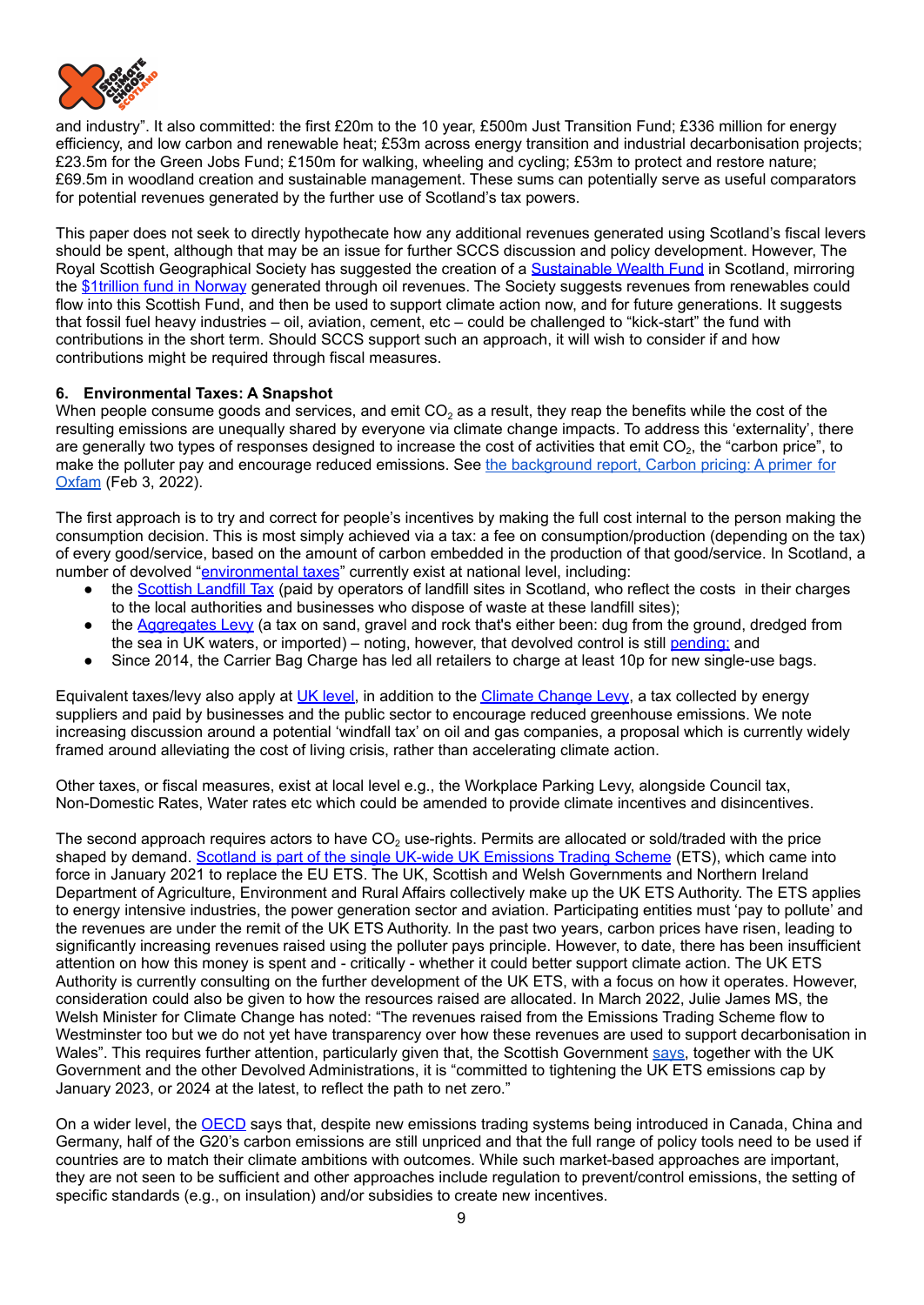

## **7. Scotland's Fiscal Powers**

The Scottish Budget is set by the Fiscal Framework made up of: Block Grants determined by the Barnett Formula; Devolved taxes and non-tax income; Block Grant Adjustments to account for devolved taxes and welfare; Reconciliation payments (correcting forecasting errors); and Borrowing (though limited).

Scottish public sector bodies spend c.£13.3 billion [annually](https://blogs.gov.scot/public-procurement/2021/12/21/annual-report-on-procurement-activity-in-scotland-2019-2020-published/) (2019-20); £7.4 billion is spent in Scotland. This includes money channelled via 5,042 regulated contracts. This is a significant fiscal lever. The Scottish Government says it is "committed to using procurement to underpin carbon reduction targets". It currently applies the [Sustainable](https://www.gov.scot/policies/public-sector-procurement/sustainable-procurement-duty/) [Procurement](https://www.gov.scot/policies/public-sector-procurement/sustainable-procurement-duty/) Duty, which requires public bodies to consider how a regulated procurement activity can "improve the economic, social and environmental wellbeing of its area". In 2019-20, 67% of public [bodies](https://www.gov.scot/publications/annual-report-procurement-activity-scotland-overview-procurement-activity-2019-20/documents/) provided evidence of this, up 4% year-on-year. In 2019, the Government also established the Climate and Procurement Forum, to "provide leadership and direction". The Forum [says](https://www.gov.scot/publications/annual-report-procurement-activity-scotland-overview-procurement-activity-2019-20/pages/4/) the public sector must focus "not only on how we buy, but whether we buy, what we buy and how much we buy".

However, while the Government has shown willingness to increase conditionality in other areas, including via [Fair](https://www.gov.scot/publications/fair-work-first-guidance/) [Work](https://www.gov.scot/publications/fair-work-first-guidance/) First in a bid to improve job quality, it is less clear what new action is being taken in relation to climate. Beyond procurement, the Scottish Government also runs voluntary accreditation schemes, such as the Scottish [Business](https://scottishbusinesspledge.scot/) [Pledge](https://scottishbusinesspledge.scot/), which includes a voluntary, not mandatory, "Environmental Impact" pledge. SCCS is keen to understand whether and how Scotland's procurement, and its funding for voluntary [accreditation](https://oxfamapps.org/scotland/2018/08/24/2018-08-everyones-business-the-role-of-the-scottish-business-pledge-in-delivering-the-global-goals/) schemes, can better support Scotland's [climate](https://www.rsgs.org/climate-solutions) ambitions, for example, through the addition of requirements to undertake mandatory climate literacy [training](https://www.rsgs.org/climate-solutions) and/or to produce emissions reduction plans in return for access to public money.

Beyond spending powers, the Scottish Government has considerable tax powers:

- **Fully devolved**: Land and Buildings Transactions Tax, Landfill Tax, council tax and Non-Domestic Rates.
- **Partially devolved:** Income tax (operational since 2017/18), with the Scottish Government setting rates and thresholds, but the UK Government determining reliefs and allowances, and collection via HMRC.
- Assigned: A proportion of VAT revenues raised in Scotland will be allocated to the Scottish budget. Note: this does not give the Scottish Government operational powers; the change is designed to increase fiscal responsibility by linking the Scottish budget to how VAT revenues in Scotland perform over time.
- **Pending:** Air Departure Tax and Aggregates Levy (intended to create incentives to promote recycled aggregate by increasing the cost of first used aggregate) have not yet been devolved/assigned, due to state aid issues, but the Government will have complete autonomy when this happens.

The Fraser of Allander Institute has [examined](https://fraserofallander.org/wp-content/uploads/2021/03/Scottish-tax-policy-2016_2021-2.pdf) tax policies in the 2016-21 Scottish Parliament, and says these are characterised by a desire for tax to be (marginally) more progressive than in the rest of the UK:

- The "boldest reforms" have been on income tax, with the move to a five-band tax system, with extra tax rates and with the higher and top rates both 1% higher than elsewhere in the UK.
- Progressive adjustments to Land and Buildings Transaction Tax compared to Stamp Duty in rUK.
- On Non-Domestic Rates (the second largest revenue source after income tax, generating circa £2.8 billion annually pre-pandemic), the government's narrative has been that Scotland has the 'most competitive' business rates policy of any part of the UK, based on the tax rate applied to a property's valuation and reliefs for lower valued properties. There were also Covid-specific reliefs.
- Landfill tax there are no changes from the UK rates to prevent "waste tourism".
- Air Passenger Duty: devolved control not yet operational, but "a long-running aspiration to cut Air Passenger Duty [to boost economic activity], once it was devolved, was formally abandoned in 2019", as it became clear it was going to be "increasingly difficult to justify" alongside climate change aspirations.
- Local tax reform "has been slow" on Council Tax, but there are steps to "enhance the taxation autonomy" of local government, via the workplace parking levy and the consultation on the "tourism visitor levy".
- Importantly, given an objective of this research is to identify ways to generate new revenue, the Institute says Scottish tax policy can be viewed as "progressive although not necessarily revenue raising".

## **8. Using Scotland's Fiscal Powers to Elicit Behaviour Change: Existing Momentum**

Positively, the Scottish Government's new **[Framework](https://www.gov.scot/binaries/content/documents/govscot/publications/strategy-plan/2021/12/framework-tax-2021/documents/framework-tax-2021/framework-tax-2021/govscot%3Adocument/framework-tax-2021.pdf?forceDownload=true) for Tax** states: "we will consider how the tax powers that we have could help change behaviour, supporting the transition to a net zero economy". It adds: "Whilst the majority of green tax powers are reserved, we will pursue changes at every level to deliver on Scotland's climate and environmental ambitions." It is also important to recognise that, in some areas, the Scottish Government has already used its fiscal powers in an attempt to elicit behaviour changes:

- Since 2014, the Carrier Bag [Charge](https://www.mygov.scot/carrier-bag-charge#:~:text=By%20law%2C%20all%20retailers%20in,paper) has led all retailers to charge at least 10p for new single-use bags; and
- Since 2018, it has imposed a [minimum](https://www.gov.scot/policies/alcohol-and-drugs/minimum-unit-pricing/) unit price on alcohol, claiming "this will save lives."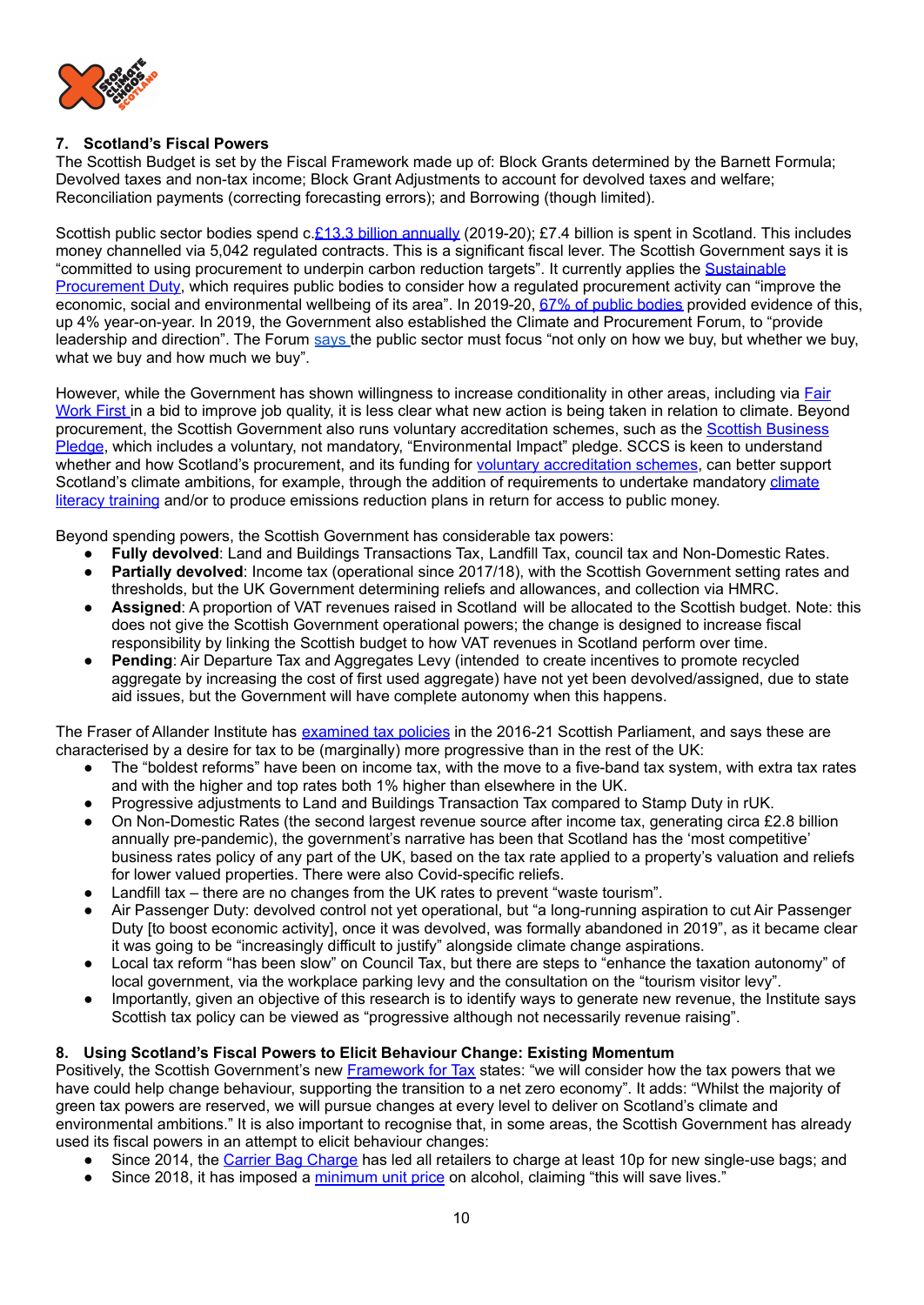

There is now a need to consider how the Scottish Government can use its powers to drive faster behaviour change in support of emissions reduction. Positively, it has stated its [willingness](https://www.climateassembly.scot/government-response/goal-15-taxation) to use further pricing policies to re-shape [markets,](https://www.climateassembly.scot/government-response/goal-15-taxation) and points to the introduction of a Scottish Deposit Return [Scheme](https://www.gov.scot/news/scotlands-deposit-return-scheme/), which will "go live in 2023" to encourage the recycling of "billions of bottles and cans every year". It also says it will explore, via the Circular Economy Bill, "powers to introduce charges on single use plastic items such as [single-use](https://www.climateassembly.scot/government-response/goal-15-taxation) plastic coffee cups", which it says will augment the UK Plastics [Packaging](https://www.gov.uk/guidance/check-if-you-need-to-register-for-plastic-packaging-tax) Tax, which commenced in April 2022.

Through The Transport (Scotland) Act 2019, the Scottish Government introduced a discretionary [workplace](https://consult.gov.scot/transport-scotland/workplace-parking-licensing-regulations/) parking [licensing](https://consult.gov.scot/transport-scotland/workplace-parking-licensing-regulations/) (WPL) power for local authorities. The proposal came into force in [March](https://www.bbc.co.uk/news/uk-scotland-scotland-politics-47089134) 2022, but local authorities will decide whether to use the power, which the Scottish Government sees as potentially contributing to their commitment to reduce car kilometres by 20% by 2030. Some workplaces – including all NHS properties, GP surgeries, hospices and disabled parking spaces – will be exempt. The Scottish scheme was inspired by a similar initiative that was introduced in Nottingham in 2012 to reduce traffic congestion.

Since 1999, Scotland has had full devolution of powers over local taxation (e.g., Council tax, business rates). IPPR has highlighted that, provided that funding from new local taxes goes to fund local government expenditure, ["Scotland](https://www.ippr.org/research/publications/thinking-bigger-on-tax-in-scotland) has wide [legislative](https://www.ippr.org/research/publications/thinking-bigger-on-tax-in-scotland) powers to introduce new local taxes alongside existing ones such as council tax and business [rates](https://www.ippr.org/research/publications/thinking-bigger-on-tax-in-scotland)". As an example, following calls from some local authorities and COSLA, the Scottish Government consulted on the ["Transient](https://www.gov.scot/publications/consultation-principles-local-discretionary-transient-visitor-levy-tourist-tax/) Visitor Levy", or "Tourist Tax" in 2019. While work was delayed by the pandemic, it is thought this may resume in 2022. This would be a local tax to fund local expenditure. However, rather than targeted at environmental outcomes, the purpose of the levy is described as a "means of allowing local authorities to respond to local circumstances more effectively whilst also allowing local tourism offers to be enhanced". Could this model be more directly utilised in support of local climate action across Scotland and could other forms of local taxation, such as congestion charging, also be useful tools to drive behaviour change and raise new finance for local climate action?

## **9. Where next? Growing Interest in Using Fiscal Levers for Environmental Outcomes**

This research proposal is informed by the Institute for European [Environmental](https://ieep.eu/publications/green-and-fair-taxation-in-the-eu) Policy's paper "Green and fair taxation in the EU". It notes that the European Commission has identified eliminating fossil fuel subsidies and greening tax systems as key to achieving the European Green Deal. While recognising the impact of other factors, it highlights a negative relationship between the extent to which the costs of climate change and air pollution are internalised with Member States' tax systems and the intensity of Greenhouse Gas Emissions. Importantly, it notes that low levels of responsiveness of demand to changes in price, suggest the most important factor in determining the environmental benefit of carbon pricing is how the funds raised are used. The Institute also argues that "green and progressive tax measures tend to go hand-in-hand". Importantly, given the existence of higher top rates of income tax in Scotland than elsewhere in the UK, it found that "higher green taxes and other polluter pays instruments tend to be introduced in countries that are more equal and that have more progressive tax systems, notably including higher top income tax rates".

SCCS is keen to explore national level learning, and how this may or may not apply to the powers of the Scottish Parliament. The Institute for European [Environmental](https://ieep.eu/publications/green-and-fair-taxation-in-the-eu) Policy paper suggests that while green tax reforms are included in the National Recovery and Resilience Plans of very few EU Member States, some are committed to this step: Austria, Cyprus, Finland, Spain and Sweden have included green tax reforms, while also giving detailed information on the measures. For example, the Institute notes Austria's plan for an "eco-socio" tax reform agenda, describing how green and fair tax reforms can complement one another to enhance inclusive, lower carbon growth. More widely, [Sweden](https://www.government.se/48e407/contentassets/419eb2cafa93423c891c09cb9914801b/210111-carbon-tax-sweden---general-info.pdf) introduced a national carbon tax on heating and transport fuels in 1991 and it has been credited with contributing to a dramatic reduction in GHG emissions in the heating sector in particular with fossil heating use dropping by 85% since 1990.

This research also seeks to build upon a paper by SPICe, ["Environmental](https://digitalpublications.parliament.scot/ResearchBriefings/Report/2022/2/28/1e688d4c-6ba1-4745-9204-55428c5e7f0b?utm_source=twitter&utm_medium=spice_research&utm_term=&utm_content=a017c03e-7063-4e47-8d99-84a56192da85&utm_campaign=ongoing#Introduction) Fiscal Measures for Scotland" (2022), commissioned by the Environment, Climate Change and Land Reform Committee during the previous Parliamentary term. It examines how fiscal levers – measures where there is "a flow of money", including – but not limited to taxes, levies and other charges – and how these could be used to change behaviours to improve environmental outcomes. The paper says the Scottish Government "appears to have no powers to introduce a carbon tax, without the agreement of the UK Government, and so other solutions, albeit more fragmented ones, are more likely possibilities". However, it suggests that: "In the absence of powers to vary taxation, such as VAT rates, changes to local taxation and charges could have a significant supporting role in helping the Scottish Government meet its net zero and ecological restoration targets and commitments". The paper examines case studies to identify changes which could be made to incentivise:

- Electric vehicles (through the provision of loans);
- Renewable heat (increasing installation of heat pumps via a Heat Pump Sector Deal);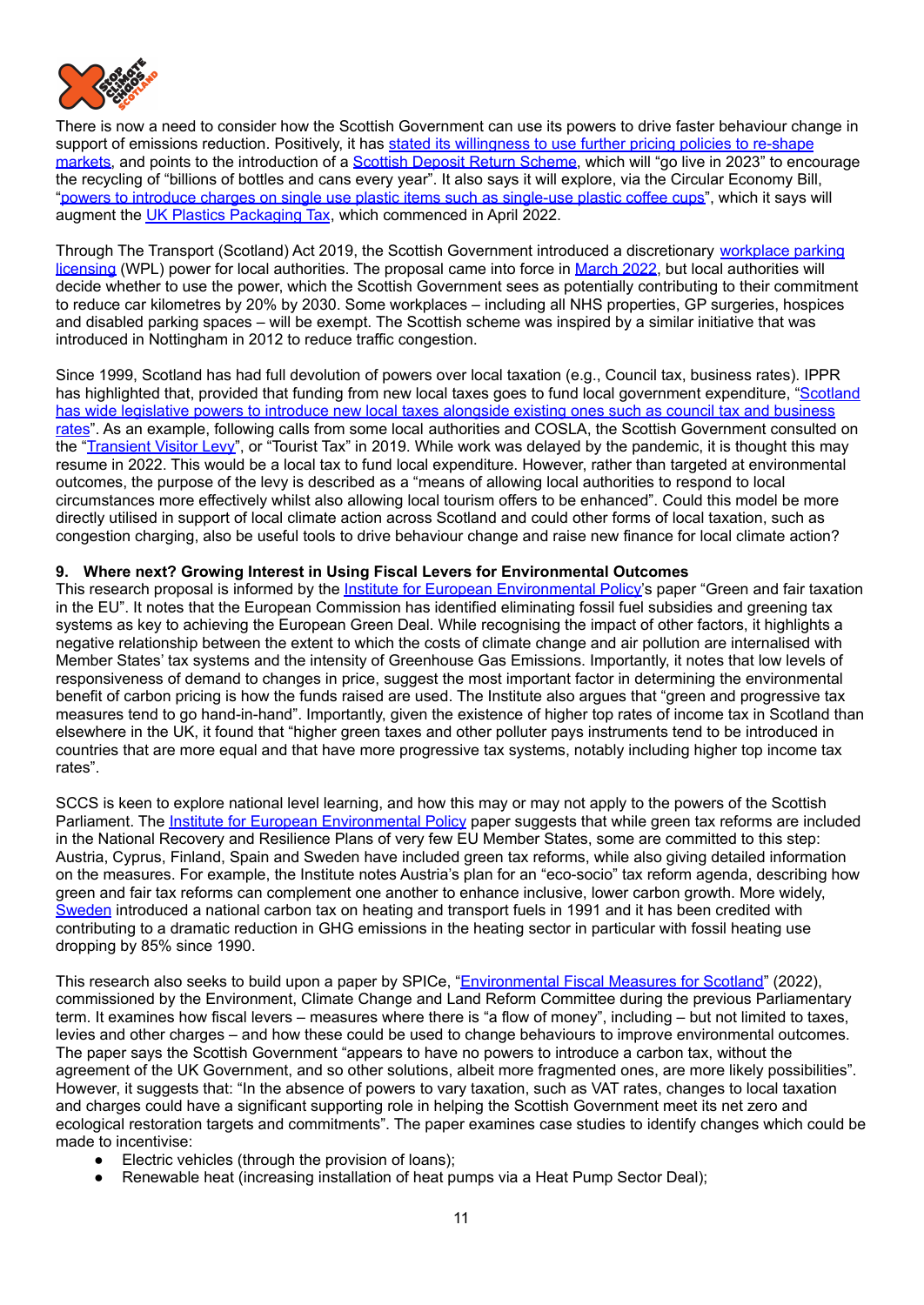

- Product stewardship for textiles (via supporting a UK-wide Extended Product Responsibility scheme such as for packaging, waste equipment – and Deposit Return Schemes);
- Waste Management (building on Scottish Landfill tax via an "Incineration Tax"/ Direct Variable Charging/ "Pay As you Throw" mechanisms to incentivise recycling and composting);
- Land Management (replacement of CAP via "Payments for Environmental Services" schemes used in Sweden and Costa Rica, taxes on land use emissions, such as local Natural Carbon Land Tax, and "new taxation options" on the demand side for meat and dairy consumption);
- Environmental Tourism Tax (building on the Transient Visitor Levy (TVL), which it suggests naturally lends itself to hypothecation and ring fencing<sup>5</sup>.

While noting the absence of an international best practice framework, the analysis recommends principles to guide MSPs and other policy-makers in the use of fiscal levers to produce environmental outcomes - these are: proportionality; efficiency; shifting taxes and charges from employment and labour to resource use and damaging activities; fairness; a holistic package that work together towards a shared goal; appropriate hypothecation; predictability; flexibility; alignment with the National Performance Framework and the SDGs.

However, the analysis does not explore the use of "general government expenditure, capital expenditure and public procurement", despite stating that these offer "enormous opportunities" to achieve Scotland's Net Zero and Ecological Restoration aims. In addition, the paper is focused on eliciting behaviour change. While it makes clear that the Scottish Parliament has the ability to provide grants, it does not explore these in detail as it notes that it may "have a minimal behaviour change impact, as grants are limited to the grant recipients only". The paper also does not examine how Scotland's tax and charging mechanisms could be used to generate *additional* revenues which could then finance other forms of climate action. For example, revenues from a tax on emissions at source could be used to subsidise and incentivise wider desired behaviours, such as subsidised or free public transport. There therefore remains a need to adopt a wider lens when considering the use of Scotland's fiscal levers.

In 2020, Scottish [Environment](https://www.scotlink.org/wp-content/uploads/2020/10/SG-consultation-fiscal-levers-and-budget-Oct-2020-FINAL.pdf) Link stressed "the need to build environment into fiscal decision making", adding: "A clear fiscal decision-making process, or policy, should set out the Government's objectives in relation to the environment". Alongside using tax to change behaviour and to redistribute, it pointed to the need to see the environment as a "public good to be funded by revenue raised from taxation", with taxes also playing an important role to "correct market failure, by adjusting for externalities such as pollution and helping to reinforce the polluter pays principle". It called for fiscal policy to be more fully aligned with environmental objectives, including for the Scottish Government to commit to the principle of "greening its taxation and fiscal policies" and to develop a programme to "review and amend appropriately over the coming years". While not providing firm proposals, the paper points to options - including a levy on the sale of peat and charges for harmful items, such as single use cups and takeaway food containers – as well as for the Scottish Government to lobby the UK Government to reduce VAT on building refurbishment and on repairs.

In January 2021, the RSGS hosted a Climate Emergency Summit focused on *Financing the [Transition:](https://www.rsgs.org/Handlers/Download.ashx?IDMF=17c2a72b-0fe9-4dea-b69f-b41e4f76f4b1) Tax and* [Subsidies](https://www.rsgs.org/Handlers/Download.ashx?IDMF=17c2a72b-0fe9-4dea-b69f-b41e4f76f4b1). Their paper identified "the need to reconfigure taxes and subsidies to properly reflect the environmental and climate damage of current activities". It highlighted that a failure to invest sufficient resources now, will result in a larger bill later. The Summit generated 236 different ideas on how to finance the transition to a low carbon future. In relation to tax, ideas included: a Climate Investment Tax Relief; a Carbon Tax; a frequent flyer tax; charging households for food waste; tax relief for start-ups on the green economy; a tax on cement; forms of congestion charging; removal of VAT on electric vehicles. In relation to subsidies, ideas included: incentives for low carbon farming practices; interest free loans for home energy efficiency and ground source heat; removal of subsidies on animal farming; subsidisation of insulation. However, the event did not prioritise, nor test, the ideas identified.

The Scottish Government is currently developing an Aviation [Strategy.](https://www.transport.gov.scot/publication/disability-and-transport-findings-from-the-scottish-household-survey-1/) The UKCCC has [said](https://www.theccc.org.uk/publication/progress-reducing-emissions-in-scotland-2021-report-to-parliam) that a "demand management framework" is needed by 2022 and in place by the mid-2020s to annually assess and, if required, control sector GHG emissions and non-CO<sub>2</sub> effects from the sector. It suggests that this will need to include greater support for alternative, less carbon intensive means of travel, and that the Scottish Government should: "take steps to address price imbalances between aviation and surface transport, once aviation taxation is devolved to Scotland, encouraging the low-carbon alternative (e.g., rail) for journeys where one exists". Does the devolution of Airport Departure Tax create an opportunity for Scotland to consider a frequent flyer tax, perhaps – in the absence of a UK-wide approach – on internal UK flights, whilst taking account of the needs of Scotland's island communities? Ideally, such measures

<sup>&</sup>lt;sup>5</sup> Note: these case studies are those considered by the SPICe paper and should not be considered to be measures that would necessarily be supported by SCCS. For instance, SCCS members would be likely to favour further funding and incentivisation of public transport to be a higher priority than private electric cars (while recognising the benefits, in appropriate settings of the electrification of vehicles more generally).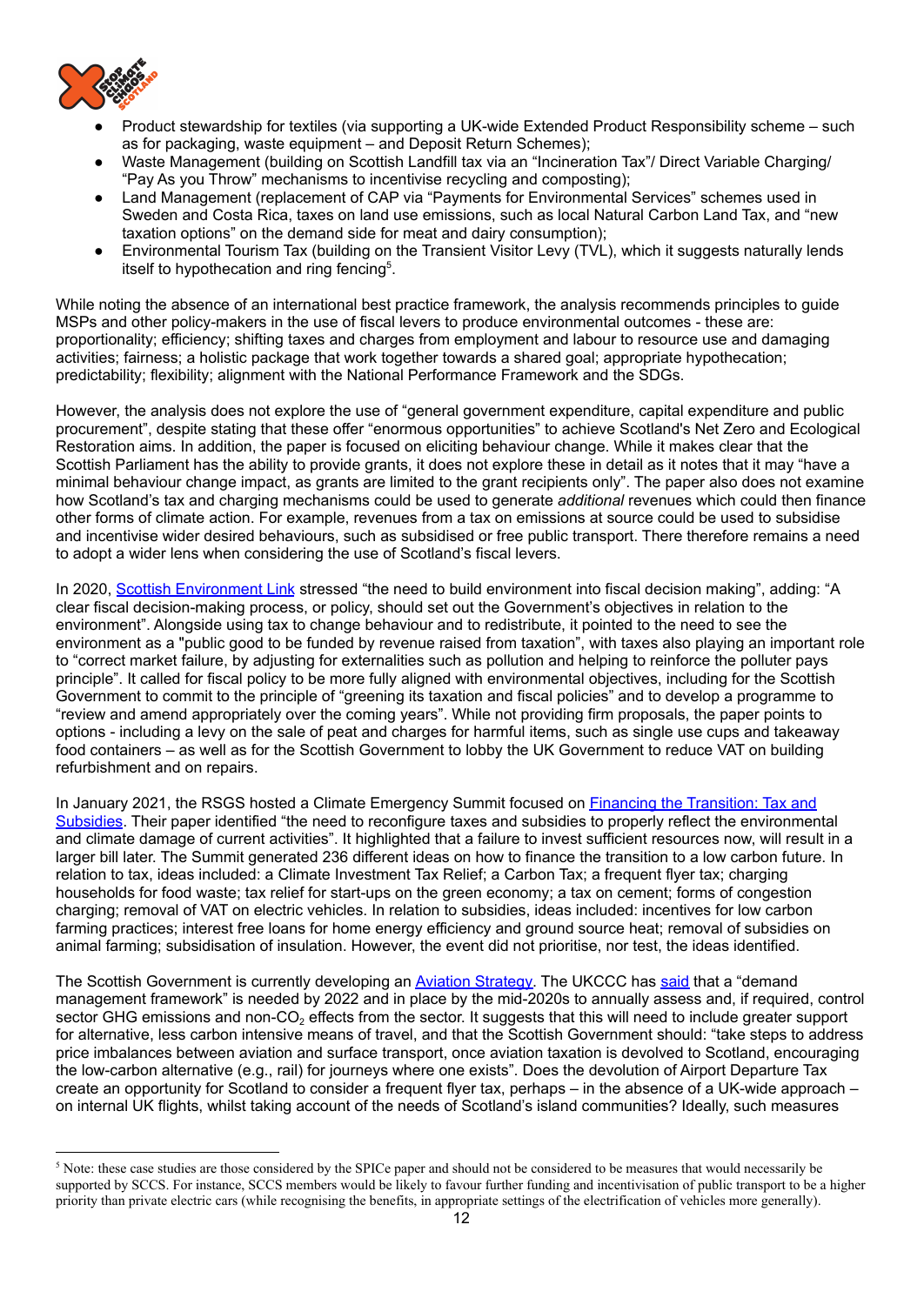

would lead to behaviour change but, regardless, the revenues could support wider action, such as subsidies for low-carbon transport alternatives.

IPPR suggests that local tax powers could also provide much-needed additional revenue to invest in public services and help "deliver behavioural change". Their [paper](https://www.ippr.org/research/publications/thinking-bigger-on-tax-in-scotland) looks at international examples of sub-state taxes and considers which could be applicable in Scotland; though only one example is explicitly focused on environmental outcomes. It suggests a "Local Carbon Tax", modelled on Canada's province-level carbon taxes. It notes that in Canada this is levied on companies importing, distributing and delivering certain fuels for consumption and suggests "a similar carbon tax could be possible through Scotland's local tax powers, with revenue going to local government to fund carbon-reducing measures and rebates to low income households to limit regressive effects". The paper suggests this could be imposed on fuels such as coal, gas and oil. While Corporation Tax is reserved to Westminster, Scotland does control Business Rates. The IPPR paper suggests a new "Local Payroll Tax" or the introduction of a "Fair Work Supplement" on Business Rates could incentivise employers to provide good quality work and disincentivise poor quality work. This suggests a similar approach could be adopted in relation to environmental outcomes.

## **10. Public Support in Scotland for the Polluter Pays Principle**

The research should also consider calls made by [Scotland's](https://www.climateassembly.scot/full-report) Climate Assembly - a group of 100+ people selected to be broadly representative of the Scottish adult population – for the development and implementation of a "fair, equitable and transparent tax system that drives carbon emission reductions, while recognising different abilities to pay, and generates revenue to enable energy transition". In the Scottish Government's [response](https://www.climateassembly.scot/government-response/goal-15-taxation), it is says that it is "supportive of using tax policy, where possible and appropriate, to drive action", but that "the vast majority of tax and fiscal powers, including many of those that relate to recommendations made by Assembly members, are reserved ... The Scottish Government is therefore very limited in what it can implement itself in this area". However, the Government also says that "work to identify potential options is underway" and responded to the Assembly's specific tax recommendation as follows:

- **High Tax Carbon Resources**: a tax on producers that use high carbon resources in manufacturing.
	- o The Scottish Government says it can't introduce a devolved tax on carbon resource producers and says, "carbon pricing mechanisms already exist that share similar aims", pointing to the UK ETS.
	- **A Carbon Land Tax**: tax emissions through land use and penalise land emitting more than it captures.
		- o The Scottish Government "recognises the ambition behind this recommendation" but says it is "unable to implement a new national devolved tax within current powers".
	- **Frequent Flyer Tax or Levy: "Discourage air travel by introducing a frequent flyer tax or levy"** 
		- $\circ$  The Scottish Government says it is supporting ways to achieve the reductions required, including "technological improvements in the aviation sector and by providing viable alternatives to flying". It says it does not have powers over Air Passenger Duty (APD) but is "committed to reviewing rates and bands ahead of the introduction of the devolved Air Departure Tax which will apply to all eligible passengers from airports in Scotland, to ensure that any policy aligns with our climate change goals".
- **Food Carbon Tax and Subsidy**: A carbon tax on food, based on the carbon intensity of food production, and use the revenue to subsidise sustainable foods.
	- The Scottish Government "recognises the principle behind this recommendation but is unable to implement a new national devolved tax within current powers". It says Scotland is bound by international trade rules that limit the ability to subsidise agriculture and food sectors.
- **Carbon Tax and Dividend**: Introduce a carbon tax and dividend scheme based on the polluter pays principle - so that for every tonne of  $CO<sub>2</sub>$  emitted you pay a tax.
	- o Scottish Government says it "unable to implement a new national devolved tax within current powers"
- **Tax High Carbon Aviation Fuels**: making it mandatory to pass cost on to customers in the ticket price.
	- $\circ$  The Scottish Government says air transport is taxed via APD not a fuel duty and that taxing international aviation fuel is blocked under the Chicago Convention. It emphasises "international collaboration" on reducing aviation emissions, and UK's membership of the International Aviation Climate Ambition Coalition. It says flights within the UK and between the UK and the EEA are covered by the UK ETS, which creates a carbon price and allowances for aircraft operators. It says the three airlines that provide almost all of Scotland's domestic connectivity offset emissions from all domestic flights.
- **● Increase Road Tax to Subsidise Public Transport:** Phase in increased road taxes for private car use and use the revenue to subsidise public transport.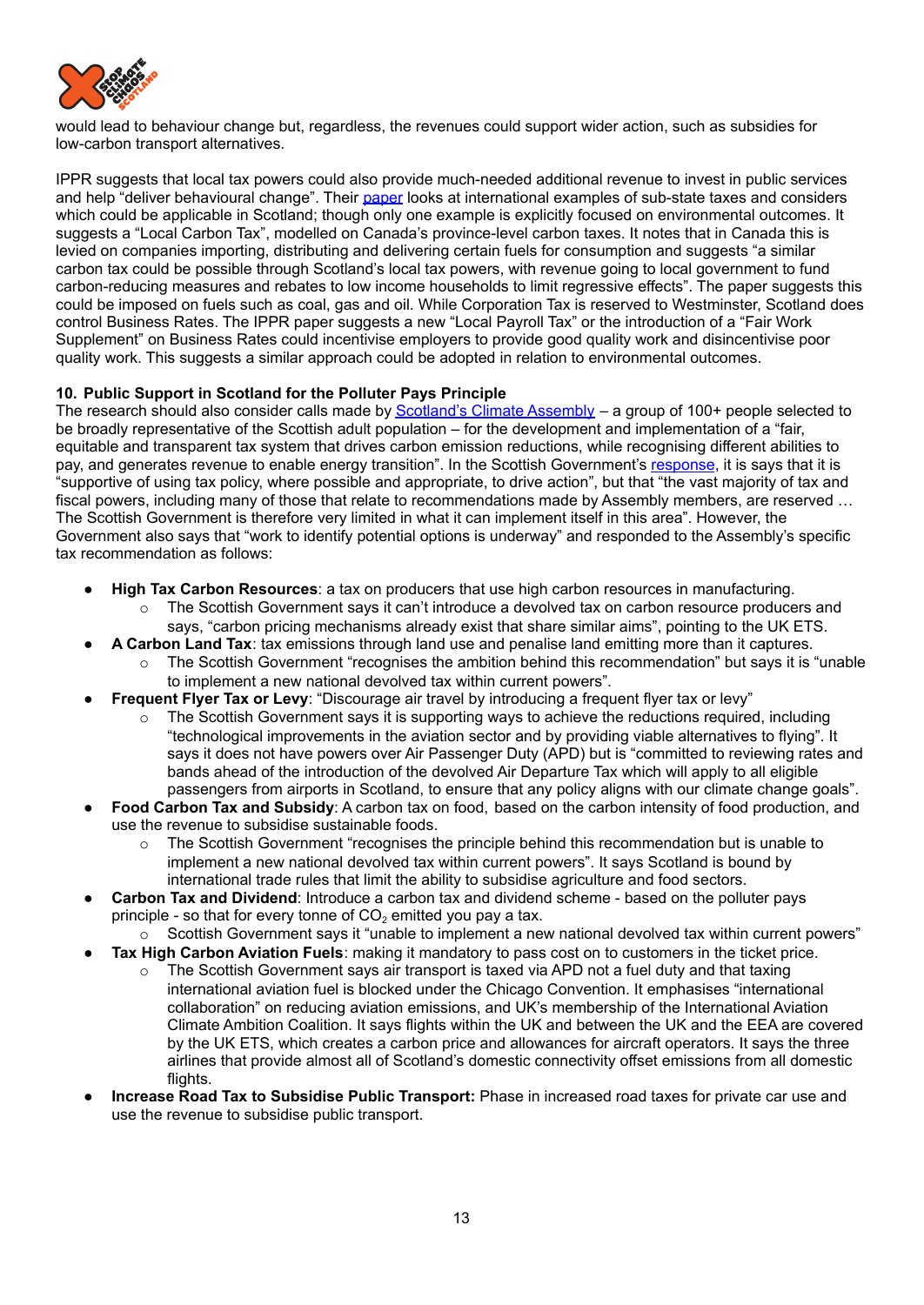

- Scottish Government "supports the ambition" to cut emissions from car production and use and says while technology "will be key in some areas" they will not be enough with a need to encourage more people to take active and public transport options and a "route map" being developed<sup>6</sup>.
- o The Scottish Government "will continue to engage the UK Government on the need for reform of existing taxes related to motoring – to create a tax system that better incentivises the transition to zero-emission vehicles and protects future revenues to fund policies that can support a shift to more active and public transport and that encourages all of us to be less reliant on our cars."

As with the SPICe report, quoted earlier, the passage above quotes the recommendations of the Climate Assembly and the Scottish Government's official response. The repetition of the recommendations and responses, here, should not be considered to mean that either are or would necessarily be supported by SCCS. Indeed, SCCS members would definitely disagree with some of the Scottish Government's responses – in particular, the response to the land carbon tax idea appears to neglect the opportunities to 'price carbon issues into' the upcoming reforms of land management subsidies. In addition, the comments relating to aviation and road vehicle taxation and/or subsidies neglect to consider the long-term implications for revenue if/when fossil fuel use declines. Finally, in relation to reserved matters, the Scottish Government is correct in indicating its inability to introduce such measure "within current powers"; however, that would not prevent SCCS (should it support such a measure) either pressing the UK Government to adopt such a measure or seeking for such a power to be devolved (equally, such a measure would fall within the powers of an independent Scotland, so could be within the aspirations of parties seeking that outcome).

## **11. Beyond Emissions at Source: A Word on Personal Taxes**

In addition to targeting carbon emissions at source, this research should take account of evidence highlighting the positive correlation, on average (noting that some high income individuals will have relatively lower emissions, and some low income individuals will have relatively high emissions), between an individual's income and their emissions. It should also reflect data showing that in the most recent data year, 2018, [Scotland's](https://www.gov.scot/news/scotlands-carbon-footprint-1998-2018/) Carbon Footprint – emissions generated via consumption – increased 2.6%, with this "mainly related to emissions associated with imported goods and services".

Globally, Oxfam's [Confronting](https://oxfamilibrary.openrepository.com/bitstream/handle/10546/621052/mb-confronting-carbon-inequality-210920-en.pdf) Carbon Inequality (Sept 2020) showed that the wealthiest 1% of humanity are responsible for twice as many emissions as the poorest 50%. Similarly, from 1990 to 2015, the richest 10% (c.630 million people) were responsible for 52% of total carbon emissions while the poorest 50% (c.3.1 billion people) were responsible for just 7%. This analysis flows from The Carbon [Inequality](https://policy-practice.oxfam.org/resources/the-carbon-inequality-era-an-assessment-of-the-global-distribution-of-consumpti-621049/) Era, by Oxfam and the Stockholm Environment Institute (SEI). Subsequent [analysis](https://www.oxfam.org/en/press-releases/carbon-emissions-richest-1-set-be-30-times-15degc-limit-2030#:~:text=The%20carbon%20footprints%20of%20the,to%20new%20research%20out%20today.&text=The%20poorest%20half%20of%20the,C%2Daligned%20level%20in%202030.) using this [methodology](https://www.oxfam.org/en/research/carbon-inequality-2030) suggests that by 2030, the carbon footprints of the richest 1% will be 30 times greater than the level compatible with the 1.5°C goal of the Paris Agreement. Most [recently](https://www.oxfam.org/en/press-releases/oxfam-reaction-ipccs-working-group-ii-report-climate-change-impacts-adaptation-and) (Feb 2022), Oxfam estimated the carbon emissions of the world's richest 1% since COP26 were circa 1.7 billion tons, more than the continent of Africa in a year.

At UK level, in December 2020, Oxfam GB [estimated](https://oxfamapps.org/media/press_release/wealthiest-brits-have-a-carbon-footprint-11-times-that-of-someone-in-the-poorest-half-of-society-oxfam/) that, again on average, people with incomes in the top 1% in the UK each produce 11 times the carbon emissions of someone in the poorest half of the population. Someone in the top 10% of earners has an average carbon footprint four times larger than those in the bottom 50%. Compared with the population as a whole, a person in the top 1% has a footprint six times larger than the national average, while someone in the top 10% produces twice as much carbon as the average Brit. This was again based on the Oxfam/Stockholm Environment Institute methodology.

As well as building awareness of carbon inequality, such analysis supports the case for targeted policies to reduce the emissions of those on higher incomes. Arguably, it also provides a climate-just case for raising the public resources needed to finance accelerated climate action via progressive taxes on those with higher incomes. Specific analysis does not currently exist at Scotland-level but, for the purposes of this research, it can reasonably be assumed that the same functional relationship exists between individuals' income and their level of emissions in Scotland. Consideration should therefore be given to the merits of utilising income, or indeed wealth, taxation to raise additional funding.

## **12. International Learning and Proposals**

Globally, there is a range of proposals to raise new money to support developing nations to reduce their emissions and adapt to climate impacts – so called "climate finance". While recognising the limits of devolved powers (although note previous comments about addressing both devolved and reserved powers), and the need to simultaneous raise new revenue to accelerate emissions reduction in Scotland, as well as to fund international climate justice, some of these proposals are outlined below for background:

<sup>&</sup>lt;sup>6</sup> Note: this was [published](https://www.transport.gov.scot/consultation/consultation-on-the-20-reduction-in-car-km-route-map/) for consultation, on 13 January 2022; the consultation closed on 6 April 2022.